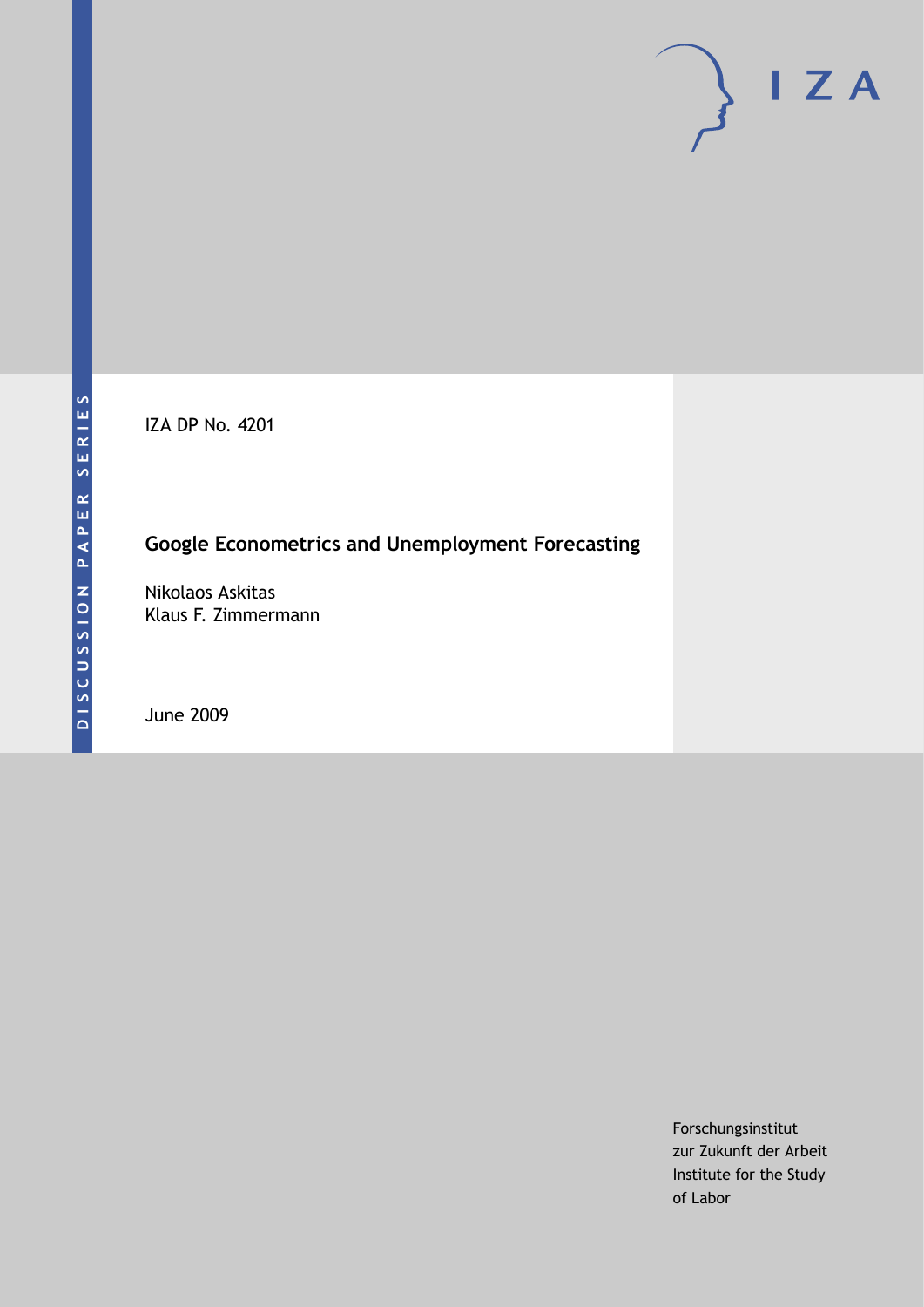# **Google Econometrics and Unemployment Forecasting**

## **Nikolaos Askitas**

*IZA* 

**Klaus F. Zimmermann** 

*Bonn University, DIW Berlin and IZA* 

Discussion Paper No. 4201 June 2009

IZA

P.O. Box 7240 53072 Bonn Germany

Phone: +49-228-3894-0 Fax: +49-228-3894-180 E-mail: [iza@iza.org](mailto:iza@iza.org) 

Any opinions expressed here are those of the author(s) and not those of IZA. Research published in this series may include views on policy, but the institute itself takes no institutional policy positions.

The Institute for the Study of Labor (IZA) in Bonn is a local and virtual international research center and a place of communication between science, politics and business. IZA is an independent nonprofit organization supported by Deutsche Post Foundation. The center is associated with the University of Bonn and offers a stimulating research environment through its international network, workshops and conferences, data service, project support, research visits and doctoral program. IZA engages in (i) original and internationally competitive research in all fields of labor economics, (ii) development of policy concepts, and (iii) dissemination of research results and concepts to the interested public.

IZA Discussion Papers often represent preliminary work and are circulated to encourage discussion. Citation of such a paper should account for its provisional character. A revised version may be available directly from the author.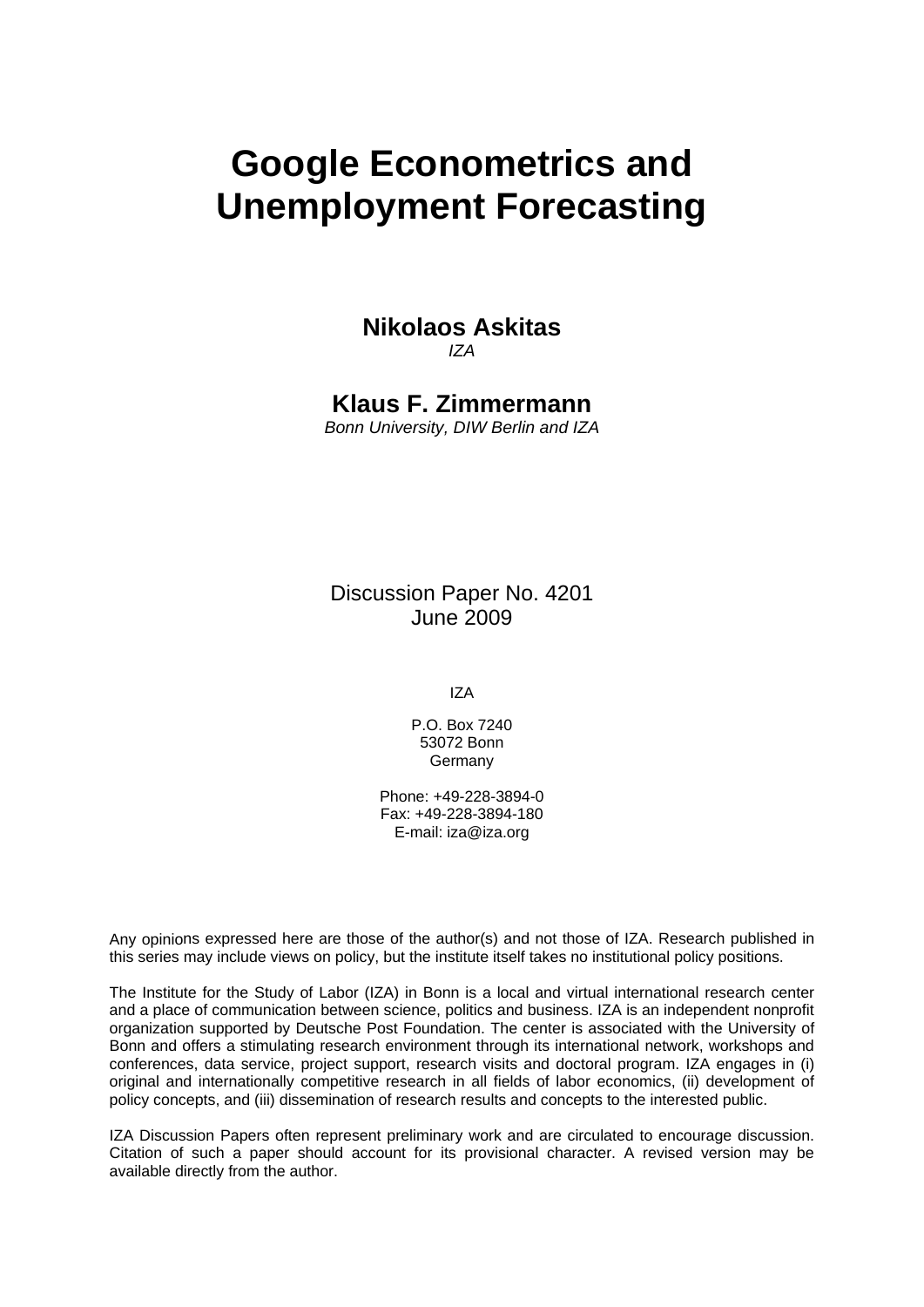IZA Discussion Paper No. 4201 June 2009

## **ABSTRACT**

## **Google Econometrics and Unemployment Forecasting[\\*](#page-2-0)**

The current economic crisis requires fast information to predict economic behavior early, which is difficult at times of structural changes. This paper suggests an innovative new method of using data on internet activity for that purpose. It demonstrates strong correlations between keyword searches and unemployment rates using monthly German data and exhibits a strong potential for the method used.

JEL Classification: C22, C82, E17, E24, E37

Keywords: Google, internet, keyword search, search engine, unemployment, predictions, time-series analysis

Corresponding author:

 $\overline{\phantom{a}}$ 

Klaus F. Zimmermann IZA P.O. Box 7240 D-53072 Bonn **Germany** E-mail: [zimmermann@iza.org](mailto:zimmermann@iza.org) 

<span id="page-2-0"></span><sup>\*</sup> Published in: *Applied Economics Quarterly,* 2009, 55 (2), 107-120.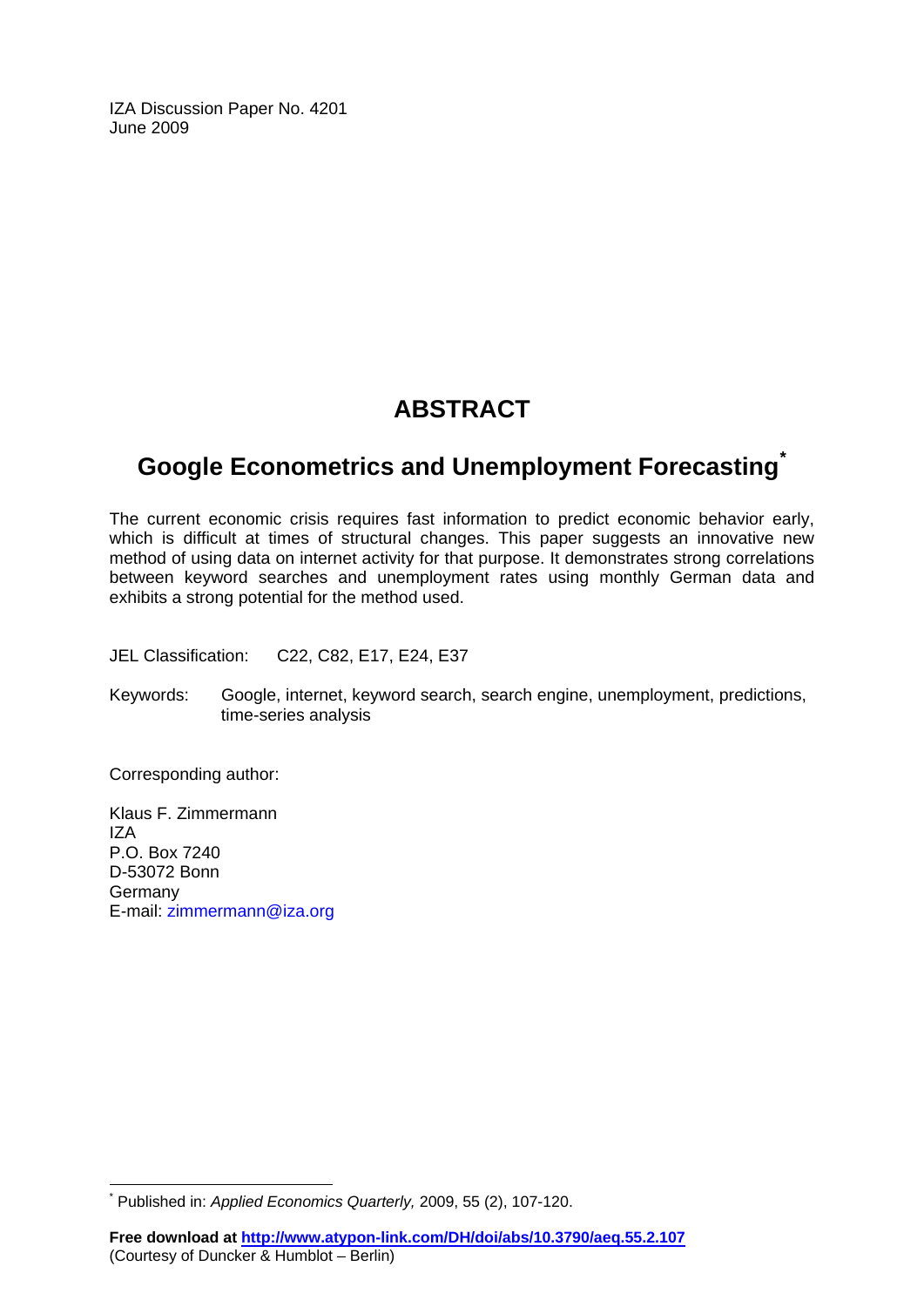#### **1. Introduction**

The internet contains an enormous amount of information which, to our knowledge, classical econometrics has yet to appropriately tap into. Such information comes timely on a continual basis. It is particularly welcome at times of an economic crisis where the traditional flow of information is too slow to provide a proper basis for sound economic decisions.<sup>1</sup> Not only has traditional (and typically official) statistical data a slow publication scheme, these data also do not reflect well the structural changes in the economy. While investigating many different kinds of internet activity, we focus here on Google search data to establish strong correlations between search activities for certain keywords or keyword groups and the unemployment rates in Germany. We call the relationship a Google predictor. Such an application is timely, since we have just experienced a turning-point in the fall of the unemployment rates after a longer decline caused by labor market reforms and the past economic boom. It is a particular challenge for the new proposed method to capture that turning-point properly.

 Previous applications of Google search engine query data include Constant and Zimmermann (2008) measuring economic and political activities, and Ginsberg, Mohebbi, Patel, Brammer, Smolinski and Brilliant (2009) for studying influenza epidemics. While the former study purely documents the evolution of particular keyword searches before the US presidential elections, the latter investigates an epidemic process using more complex computational methods. The novel feature here in this paper is to demonstrate that the data can be used to predict economic behavior measured by traditional statistical sources.

<sup>&</sup>lt;sup>1</sup> See Zimmermann (2008, 2009) for an analysis of the current challenges for economic forecasting.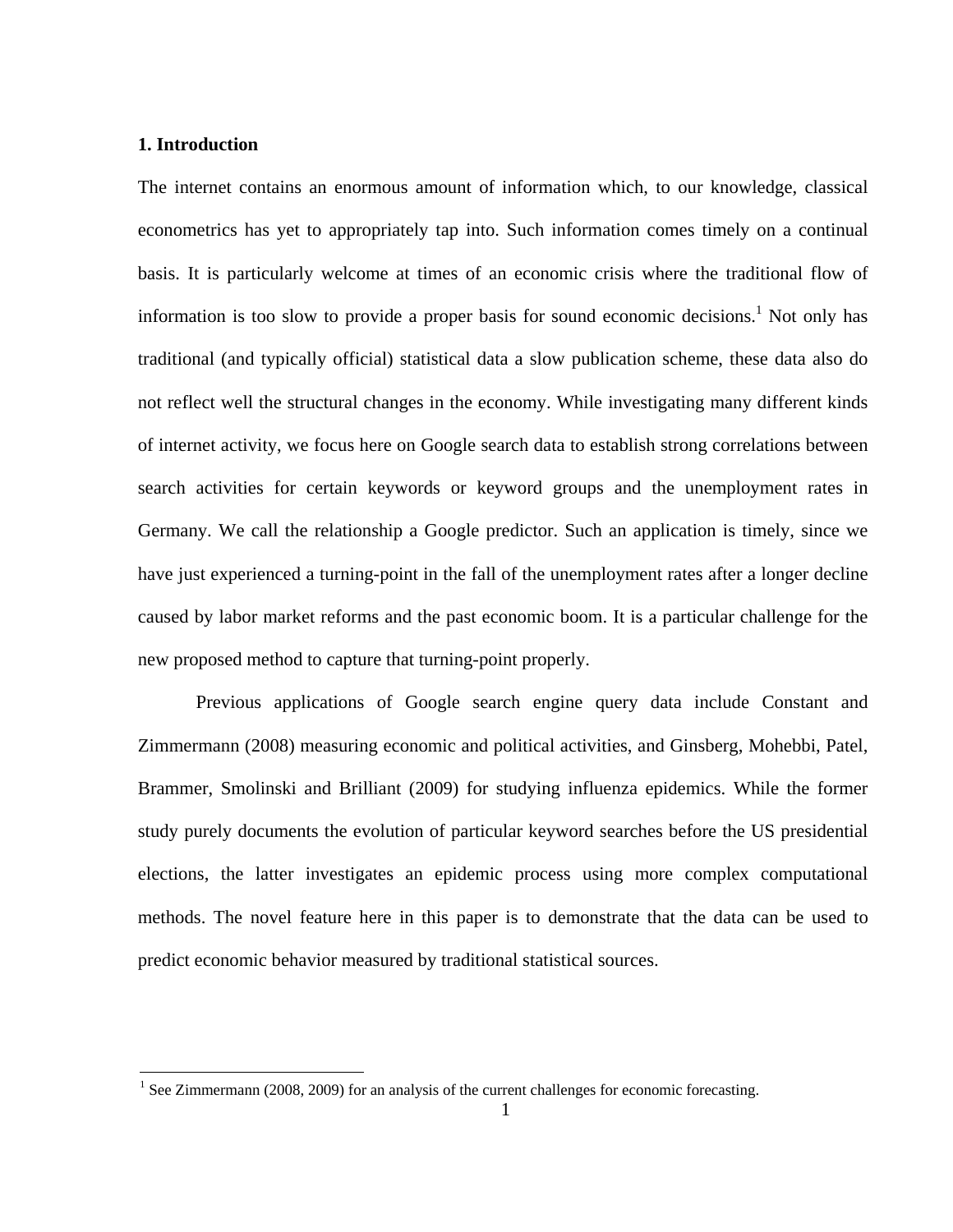The study is structured as follows. In Section 2, we explain how we use Google Insights and how we choose our indicator variables from the keyword searches. In Section 3, we provide the empirical results. Section 4 contains our conclusions and future plans.

#### **2. Google Econometrics: Unemployment Rates and Choice of Indicators**

In the summer of 2008, Google released a beta version of Google Insights (http://www.google.com/insights/search/). Using the service, search queries can be compared for keywords across countries and in some cases their regions, in narrow or wide time frames from 2004 onwards. A Google Insights query may have regional, temporal or keyword specific focus, i.e. you choose the region of interest, the time frame of interest and the keywords of interest (up to 5). The results are then delivered scaled and normalized within the query (for the region, the time frame and the selection of keywords)<sup>2</sup>. This presents some interesting but not insurmountable challenges in accessing the data. Google Insights has also been modifying the service since it was started, which caused changes in the way we were able to access the data ourselves. The data access is limited and restricted in many ways.

 Ginsberg, Mohebbi, Patel, Brammer, Smolinski and Brilliant (2009) in their study of influenza epidemics obviously had better access to more data and consequently were able to apply more complex computational methods. They demonstrate how flu epidemics can be predicted using Google Insights as its data source. When we started to work on the idea to investigate human behavior measured by traditional statistical sources using internet queries and

 $\overline{a}$ 

<sup>&</sup>lt;sup>2</sup> We decided to query Google Insights for keywords one at a time. This way we lost the information of the relative weight of keyword activity but freed ourselves of the problem of having a large volume variable trivialize a low volume one. The idea is that a smaller group of people may cause a low volume of keyword activity which contains as much or more information than a keyword with large volume.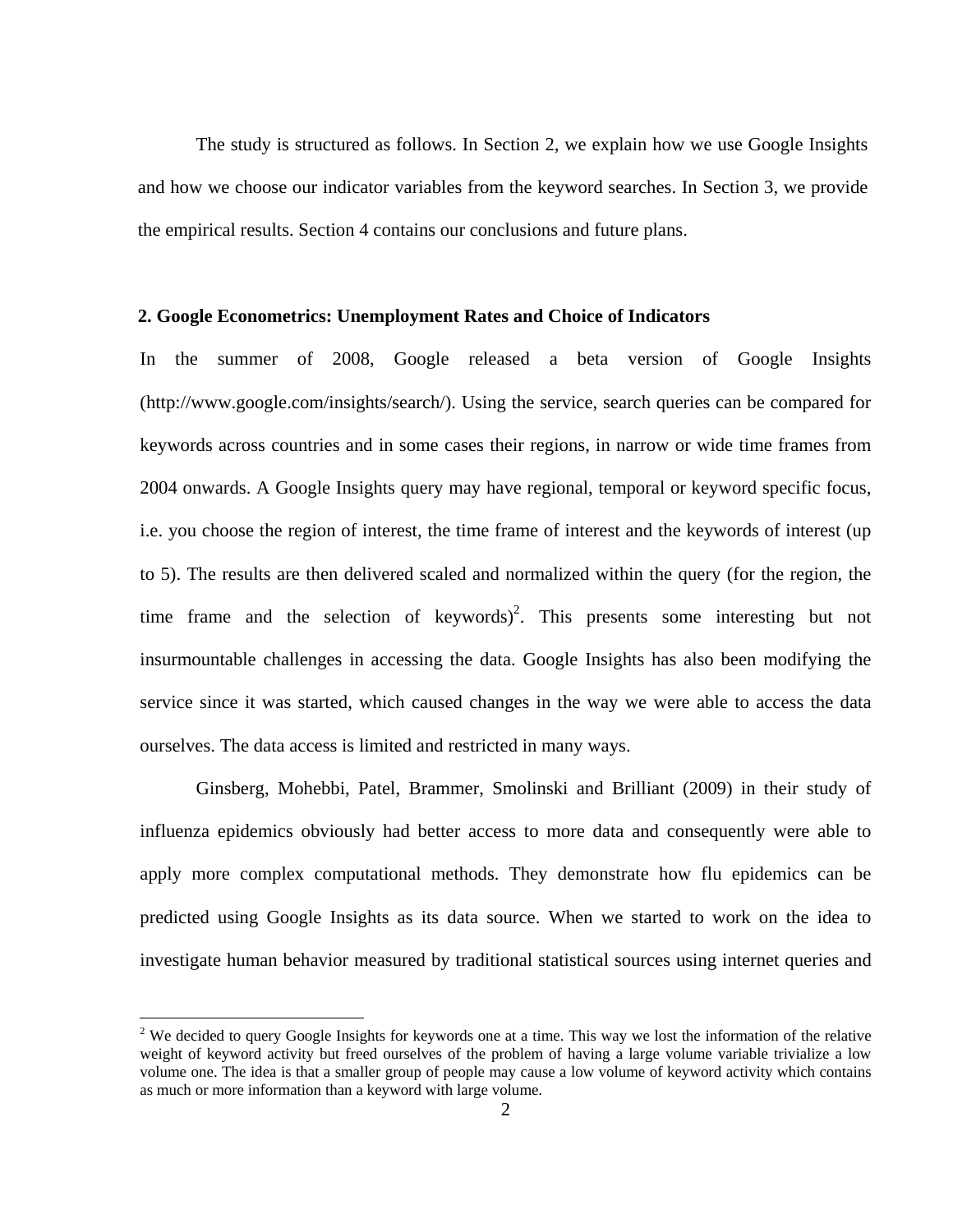to apply it to correlate keyword searches and unemployment rates, among other things, we were not aware of their study. Knowledge of this work, however, encouraged us to proceed with our paper. Given our restricted access to the data, we decided to attempt a minimalist approach: theorize the choice of keywords, reduce our investigations to the parsimonious basics and demonstrate the power of the method.

 In order to motivate our investigation as well as our use of the data, we need to set the stage by explaining the challenge we posed to ourselves. In Germany, the unemployment rates are announced monthly at a press conference by the Federal Employment Agency. The announcement dates are provided in advance for the next two years and are almost always at the end of the month, but sometimes early in the first week of the following month. This means that at the end of a given month M the unemployment rate "for the month" is made known. We will denote this by  $U_M$ . The data used to compute  $U_M$  is based on administrative data of the unemployment office between the middle of month M-1 and the middle of month M.

 This means that the announced unemployment rates for month M, which are issued by the end of the month, are based on real unemployment processes occurring in the union of two time intervals:

- The first interval denoted by  $W34_{M-1}$  is roughly speaking the 3rd and 4th week of month M-1.
- The second interval denoted by  $W12_M$  is then the 1st and 2nd week of month M.

We should point our that practically in the middle of the two time intervals (i.e. around the end of month M-1), we have the release of the unemployment rates for month M-1, which is based on unemployment occurring in the intervals  $W34_{M-2}$  and  $W12_{M-1}$ . Figure 1 captures all the relevant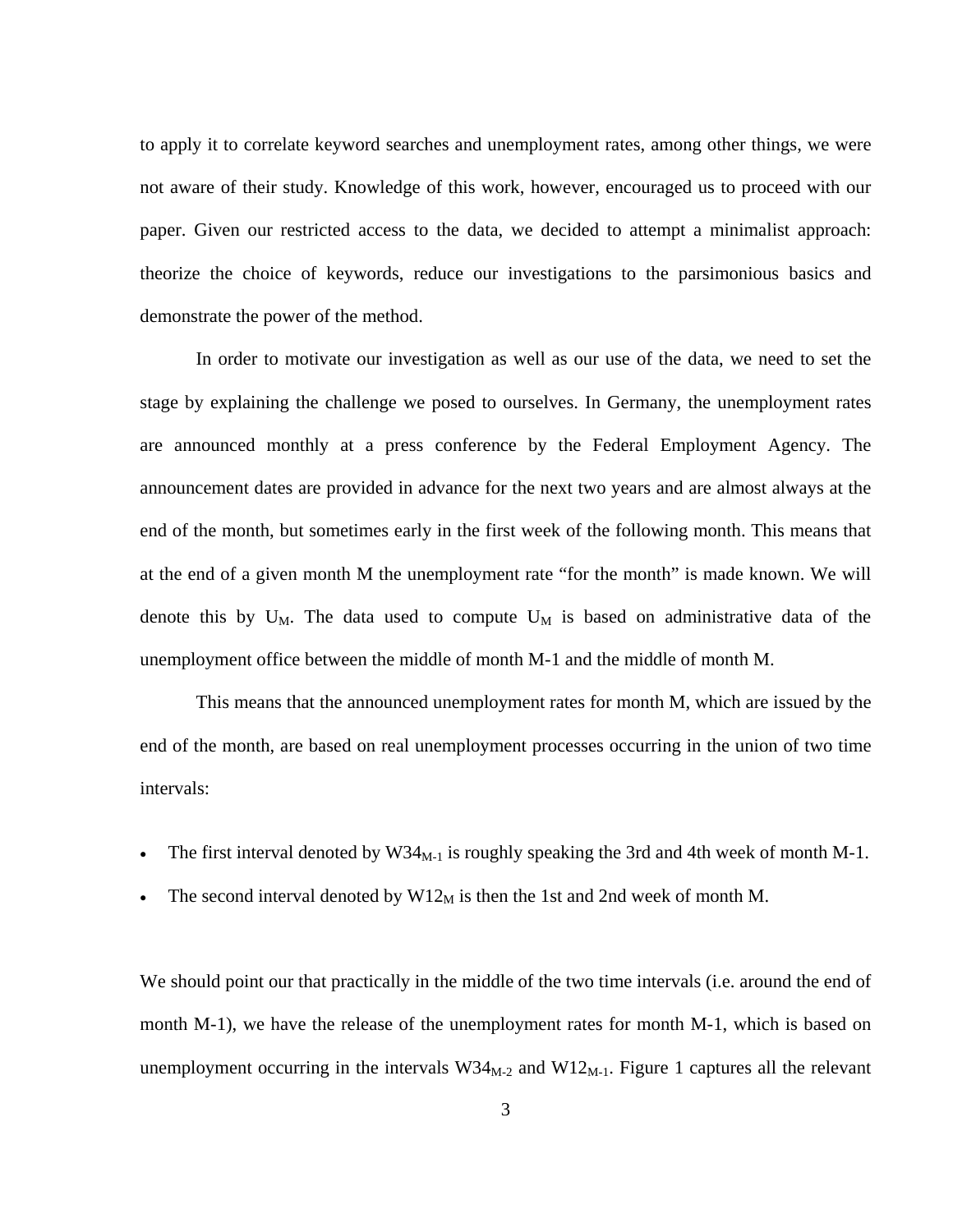information to set the stage for the real monthly unemployment rate: how it is measured and when is it made known.

 Google collects, normalizes and scales the number of searches for all kinds of keywords, provided there is a "sufficient amount" of searches for this keyword. The exact threshold is not known to us. We will say that the data Google Insights returns for a certain keyword k is the "Google activity along the keyword k" and denote this by  $g_{k,12,M}$  or  $g_{k,34,M}$  in weeks 1 and 2, or 3 and 4 of month  $M$ .<sup>3</sup> As unemployment occurs, people are also using Google for all kinds of keyword searches. If we had access to the entire recorded Google activity along all keywords, we could attempt a more comprehensive approach, but even so we can ask whether we can figure out a core set of keywords whose Google activity would have predictive power for the monthly unemployment rates. Google returns the data in weekly values, and the week boundaries are known to us. They do not contain the boundaries of our time intervals above, so we needed to resplit the activity proportionally to overcome this issue. We are aware that this introduces a certain amount of noise, and in fact this is the reason why we decided to use biweekly rather than weekly time intervals to minimize the noise we introduce.

 Our aim is to investigate the extent to which we can locate keywords whose activity  $g_{k,12,M}$  and  $g_{k,34,M-1}$  may be used to predict U<sub>M</sub>. We expect activities in the intervals W34<sub>M-1</sub> to have better predictive power than those in the interval  $W12_M$ , although the latter period is closer to the new announcement than the former. The reason for this is that the rate  $U_{M-1}$  is announced in between the two intervals and influences the activity  $g_{k,12,M}$ , i.e. people react to the

 $\overline{a}$ 

 $3 \text{ In our presentation and the resulting tables and graphs the variable convention we use is as follows: the variable$ containing the values  $g_{n,34,M}$  is called w34kn and the one containing the values  $g_{n,12,M}$  is called w12kn. Here w and k stand for week segment and keyword.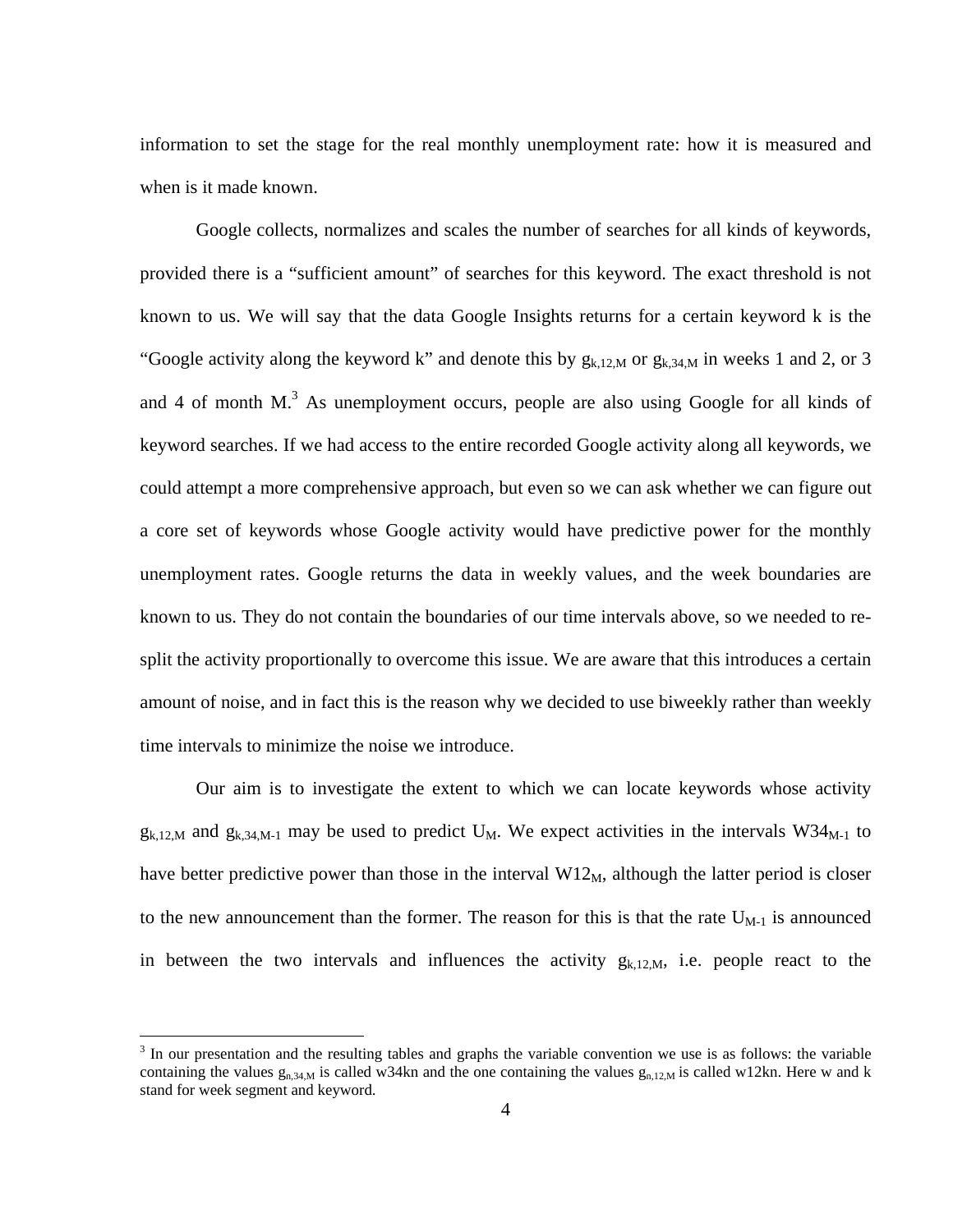announcement. A similar impact to  $g_{k,34,M-1}$  may only come from  $U_{M-2}$ , which was announced two weeks prior and is therefore less likely to be remembered.

 We use measurements of Google activity along the disjunction of four groups of keywords (Google Insights supports queries for disjunctions of keywords):

| k1             | Arbeitsamt OR Arbeitsagentur ("unemployment office or agency")                                                                                                  |
|----------------|-----------------------------------------------------------------------------------------------------------------------------------------------------------------|
| k2             | Arbeitslosenquote ("unemployment rate")                                                                                                                         |
| k <sub>3</sub> | Personalberater OR Personalberatung ("Personnel Consultant")                                                                                                    |
| k4             | Stepstone OR Jobworld OR Jobscout OR Meinestadt OR meine Stadt OR<br>Monster Jobs OR Monster de OR Jobboerse ("most popular job search engines"<br>in Germany") |

We expect Google activity along k1 (Arbeitsamt or Arbeitsagentur) to be connected with people having contacted or being in the process of contacting the unemployment office. As such it should have something to do with the "flow into unemployment". The keyword k2 (Arbeitslosenquote) is just the easiest and most natural keyword to think of when dealing with unemployment. The activity around the disjunction k3 (Personalberater or Personalberatung) is expected to correlate with high-skilled workers reacting to fears of layoffs and companies preparing for layoffs or personnel restructuring. The keyword k4 (Stepstone or Jobworld or Jobscout or Meinestadt or meine Stadt or Monster Jobs or Monster de or Jobboerse) is expected to be related to job searching activities, and hence should be associated with the "flow out of unemployment."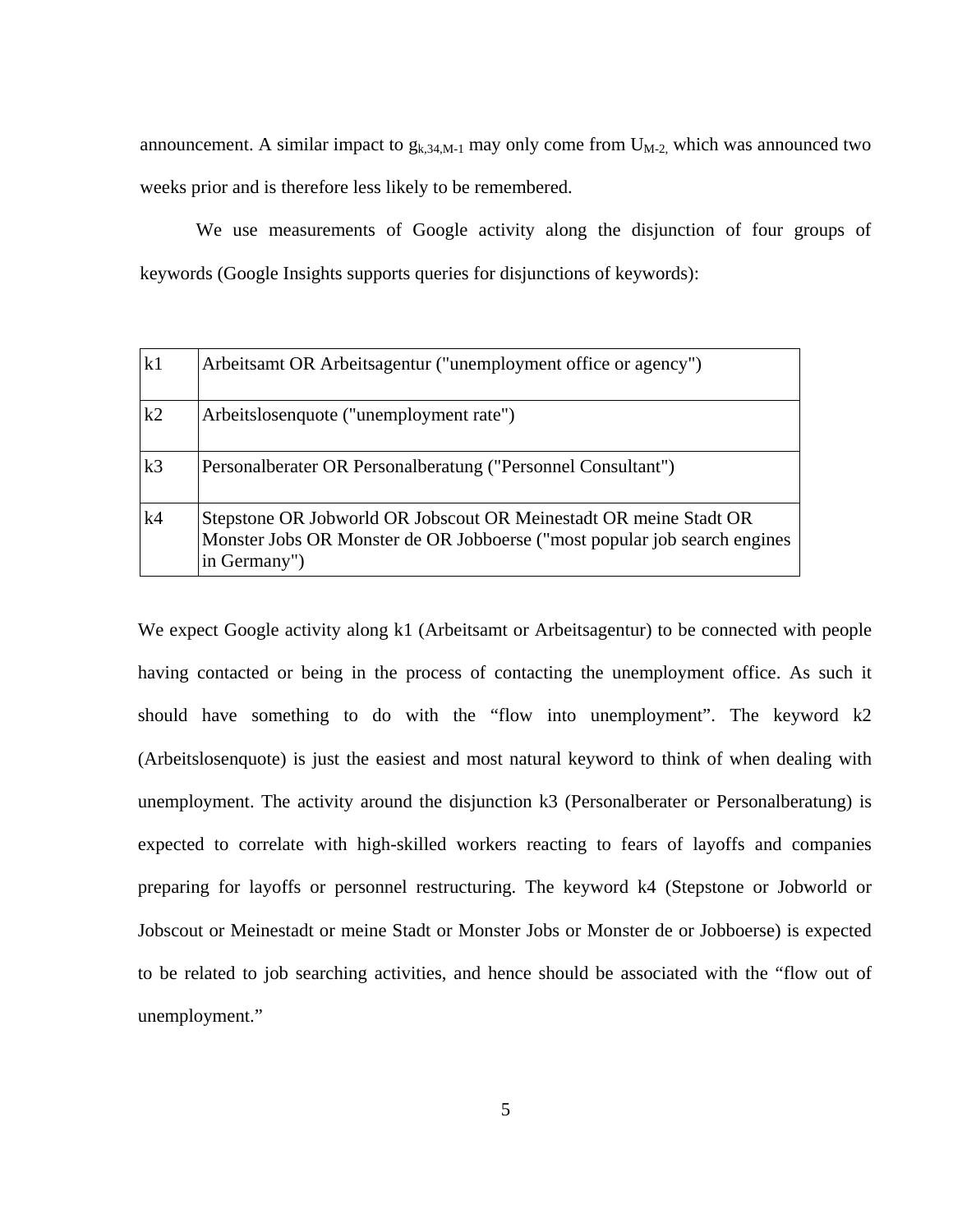Figure 2 shows plots of Google activity along the keyword sets above in the first monthly halves, while Figure 3 exhibits Google activity along the keyword in the second monthly halves. All indicators seem to follow a somewhat similar seasonal pattern, while activities measured through variables k1 - k3 move down and activity k4 moves up. Data collected in weeks 1 and 2 (Figure 2) provide somewhat different signals than those collected in weeks 3 and 4 (Figure 3). As discussed above, the special sequence of announcements makes it likely that the more recent information before an announcement is clouded by the previous announcement. Furthermore, in terms of using the data for predictions, it is useful to rely on earlier information because this may allow the analyst to obtain forecasts much faster. Below we investigate further whether the older search activity data predicts unemployment rates better than the more recent data.

We close this section with some comments on the Google access data and its usefulness. Expecting that search engine keyword searching contains information which correlates with people's lives is a natural and, we believe, commonly accepted expectation. In fact, provided we are able to weed out the noisy activity and get to the signal in any kind of effective way, this approach may be thought of as an indirect form of anonymous interviewing resulting in a noisy aggregate time-series data set. It is not surprising that the study of Google search activity contains a large portion of the general search engine activity. As of December 2008, Google's share of the search engine market was close to 63%, with Yahoo being a distant second at about 17%, MSN third at about 10%, followed by AOL search at 4% and ask.com at  $2\%$ .<sup>4</sup>

 Most people use Google not just as a search engine but also as a directory of their sites of interest. It is quite common for someone to first google a familiar website and click on the

 $\overline{a}$ 

<sup>4</sup> See for example the Nielsen Online December 2008 Search Engine Share Rankings, http://searchenginewatch.com/3632382.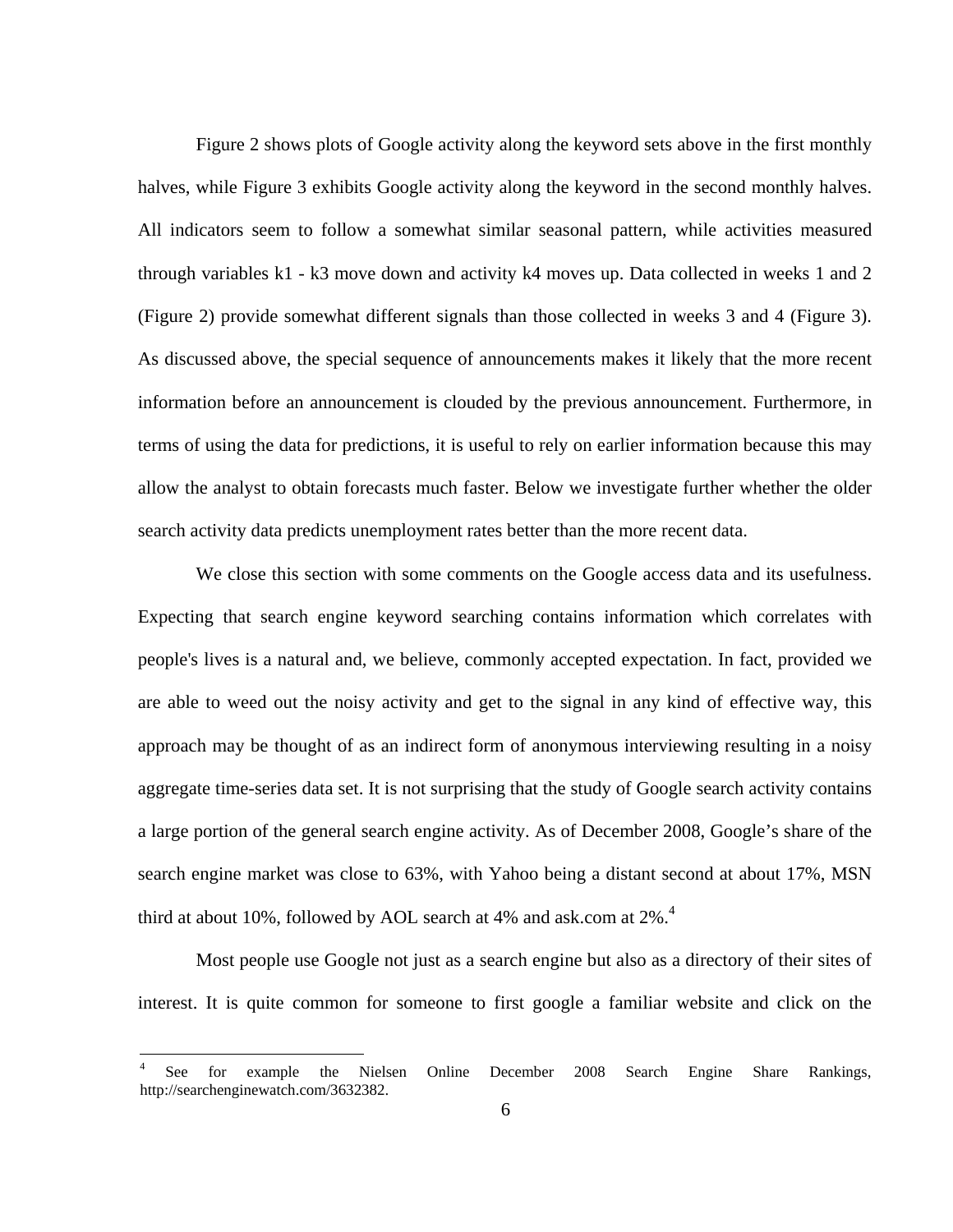appropriate URL, rather than enter the required site in the address bar. Consequently not only does search activity contain residual information on the Google user but it also contains information on the sites the Google user intends to visit.

Lastly, we need to discuss issues of keyword choice. In constructing the "search for a job" keyword set k4, for example, we had to ascertain what kind of online job directory services there were. The keyword set which defines k4 is not constant over time: sites may come in and out of existence etc. The concept under study captured by the choice of keywords may depend on linguistic developments, generational parameters, social and economic levels and a host of other factors. It is therefore important to use keywords which remain constant during the period observed. We tried a wide range of other keyword families capturing such concepts as consumption, retail activity and online dating, but we restricted ourselves to k1, k2, k3 and k4, as they seem to be sufficient in order to model the process of unemployment we aim to investigate.

#### **3. Empirical Results**

 $\overline{a}$ 

To investigate the usefulness of the Google search activity data for predicting real economic behavior, we employ a time-series causality approach using the well-known error-correction model specification (Engle and Granger, 1987; Greene, 2008). This approach implies that the change of the variable of interest is regressed on its past level, the change of the explanatory variables of interest, and their past levels. The real data variable to explain used here is the seasonally unadjusted monthly unemployment rate of Germany<sup>5</sup> from January 2004 to April

<sup>&</sup>lt;sup>5</sup> Collecting the information from the Federal Employment Agency on the internet was a bit cumbersome. The current monthly report is posted in PDF format under:

http://www.pub.arbeitsagentur.de/hst/services/statistik/000000/html/start/monat/aktuell.pdf. In order to collect the monthly data we needed to download and parse all pdf documents. The authors believe that the data posted by the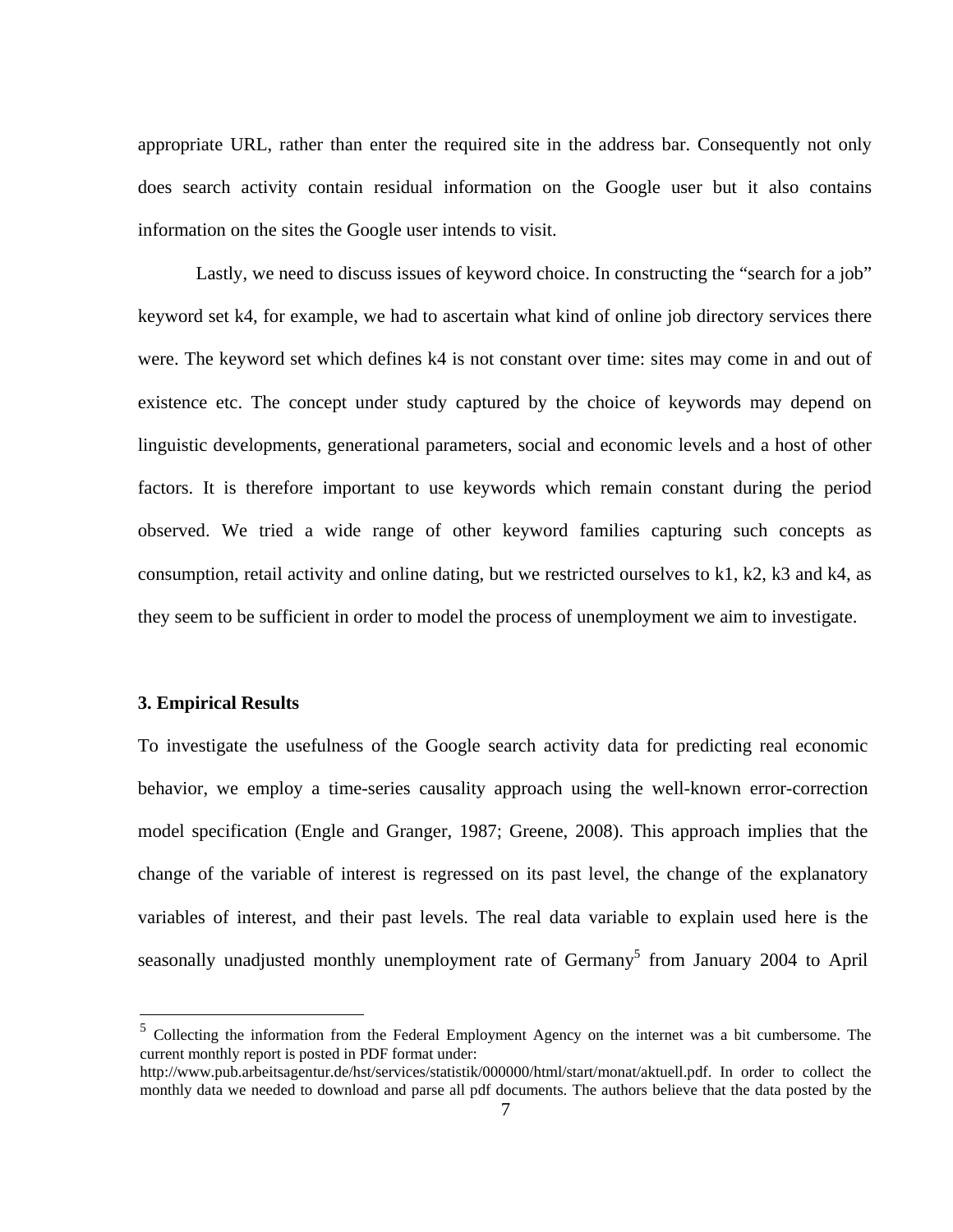2009. This particular time-frame has been enforced by the availability of the Google query data and the latest available data point at the time when this investigation had to be carried out. To calculate the change of the variables used, a 12 month lag operator is used; consequently, the past stock variables are of lag 12. This has the advantage that we do not need to model seasonality explicitly.

 Given the severe economic crisis and the sudden strong decline in economic activity, the unemployment variable is currently of particular interest to the general public and for scientists. A surprisingly long continual decline in unemployment rates in the first quarters of the German recession until December 2004 were observed, which was mainly driven by a long period of economic boom in connection with the significant and effective labor market reforms undertaken in the previous years. The economic decline, however, became suddenly very pronounced in the fourth quarter of 2008, and in specific economic sectors: namely the export oriented high-quality investment goods industries. It resulted in a labor policy measure which sought to encourage government supported short-time working and was accompanied by a strong PR campaign by the Federal Employment Agency. The period of short-time working was increased from previously 6 months to first 18 and finally 24 months. The short-time working allowance increased: Employers do only have to pay half of the normal social security contributions for short-time workers, and even nothing if short-time workers engage in further education. Also, access to short-time working has been improved. This all resulted in strong incentives to retain staff, encouraged further education, and lead to a reduction of a possible loss of income by employees.

Federal Employment Agency would be more complete if it included "machine actionable" data streams (in SDMX standard for example) in addition to PDF reports for historical data. The work done at the European Central Bank in that direction (http://www.ecb.eu/stats/services/sdmx/html/index.en.html) is a good example of such a service.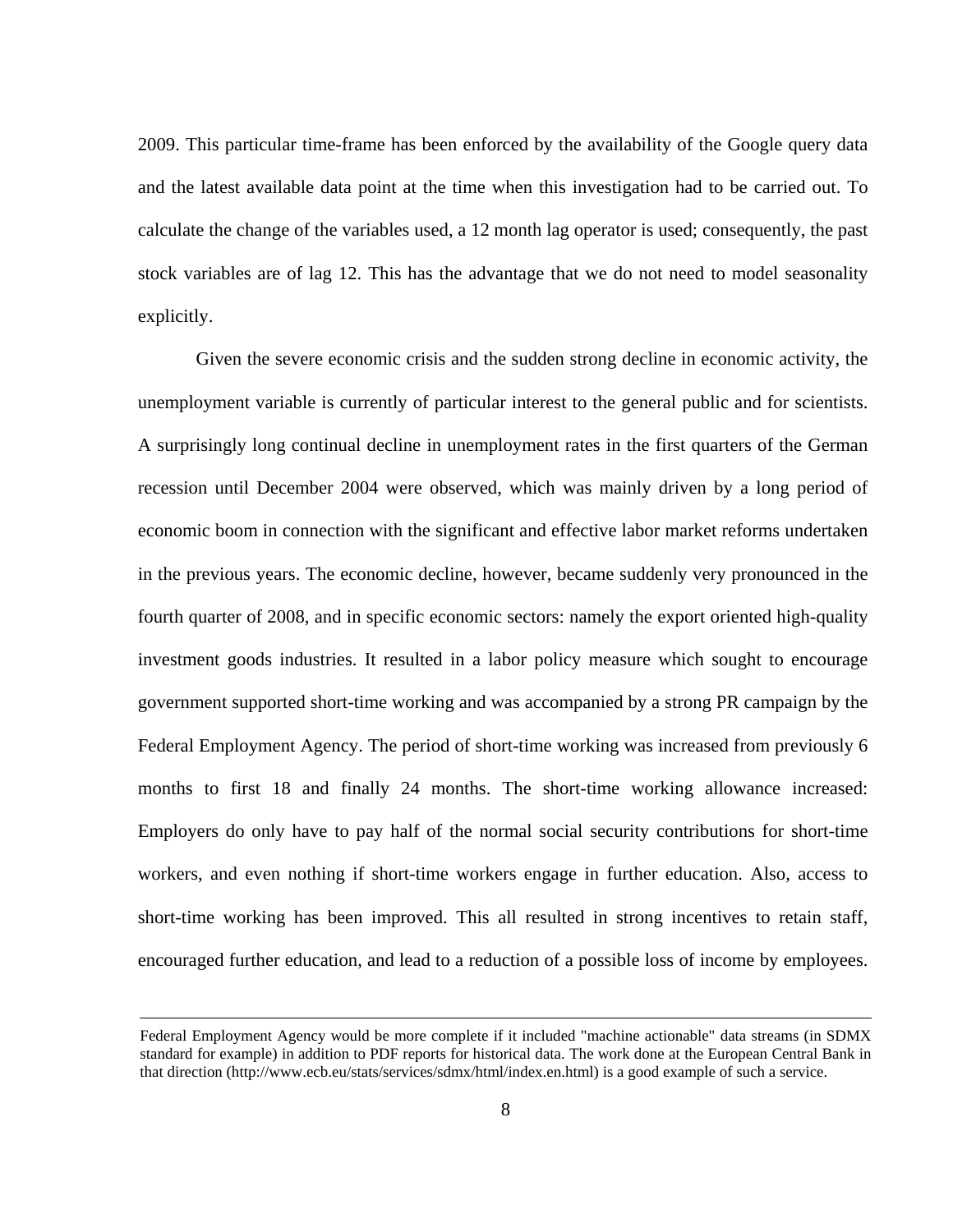Companies adopted the policy at unprecedented levels, contributing to the only moderate increase in unemployment in early 2009. In this environment, unemployment predictions are very difficult even in the short-term, and a soft approach using internet activity data might be even more warranted. We want to evaluate its potential here.

 Tables 1 to 4 contain the estimated error correction models for two and more regressors capturing the effects of weeks 1 and 2 of the current month (see Tables 1 and 2) and weeks 3 and 4 of the previous month (see Tables 3 and 4). The regressors used are the four variables k1 (Arbeitsamt or Arbeitsagentur), k2 (Arbeitslosenquote), k3 (Personalberater or Personalberatung), and k4 (Stepstone or Jobworld or Jobscout or Meinestadt or meine Stadt or Monster Jobs or Monster de or Jobboerse). The estimates are created in a systematic way and presented in the tables together with coefficients, their t-ratios, and information criteria  $(R^2, log$ likelihood values, AIC, and BIC). We will base our judgement of the statistical performance of a model on the BIC; the other measures are for comparison only.

 The correct choice of model has to be seen in the context of parsimony, prediction success, usefulness, and sound economic basis. The economic variables included should have short- and long-run effects in line with economic intuition, and there should be a long-run stationary solution of the model. The statistical model should be parsimonious, and therefore we want to use as few explanatory variables as possible. This is typically investigated with an information criteria like the BIC or the AIC. The approach is useful if it employs regressors that are available early, and hence enables early forecasts. Finally, prediction success can only be judged in practice after the model has been used a number of times ex ante.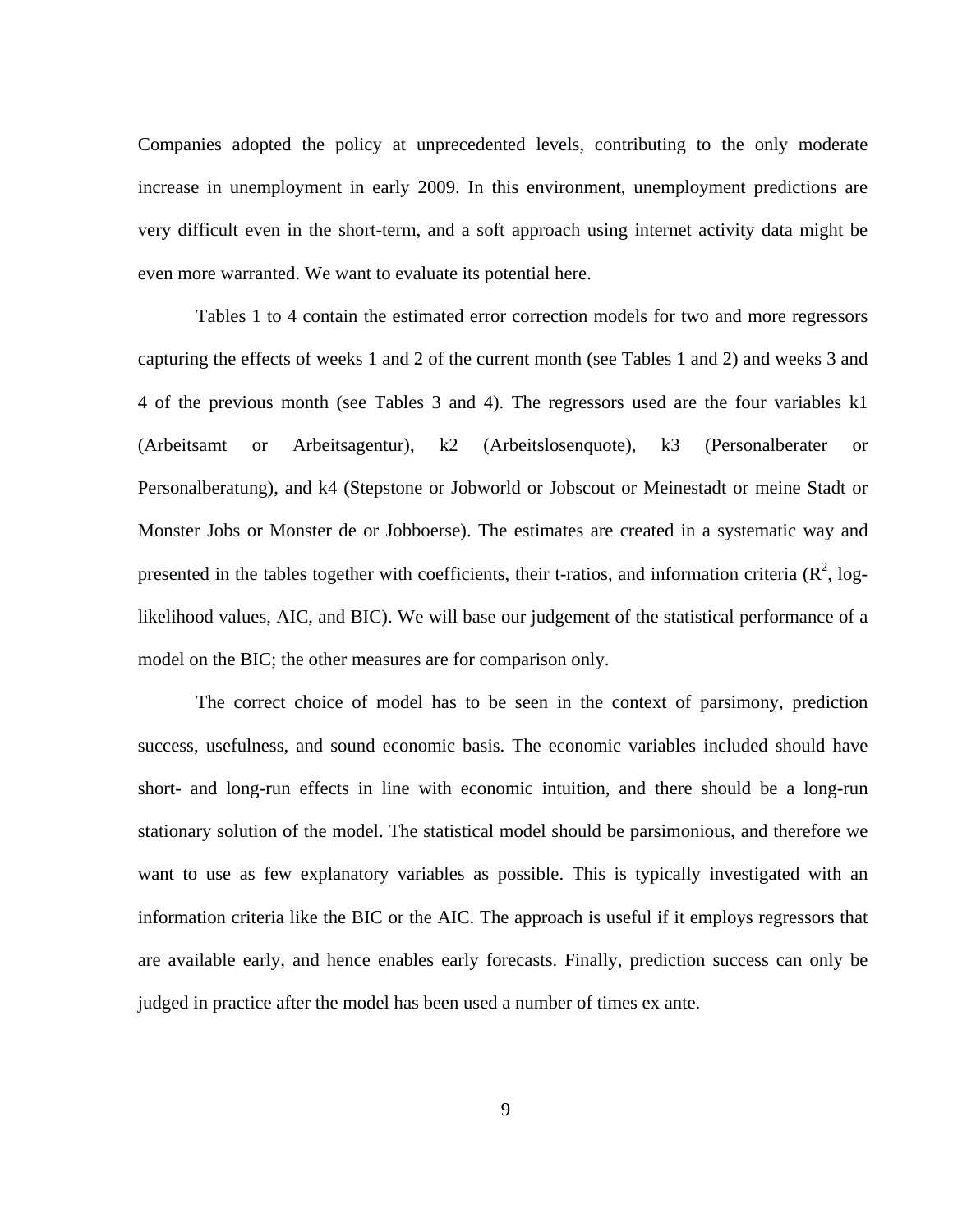Our findings based on the BIC suggest that using the earlier data of weeks 3 and 4 of the previous month is statistically acceptable. This makes the Google activity data even more useful, since one gains in practice two weeks for prediction purposes due to their earlier availability. We also find that a more parsimonious specification is justified, since using the BIC the models including k1 and k4 only are doing best in comparison to other or more complex specifications; the BIC also chooses the model using data from weeks 3 and 4 of the previous month against the data from weeks 1 and 2 of the current month. Therefore, the model of the third column of Table 3 is the best, based on statistical grounds. The lagged level variable of unemployment has a negative sign and is significant, and hence there is a stable long-run solution. k1 measuring the process of contacting the unemployment office have a positive and statistically significant impact on unemployment in the short- and long-run. Jobsearch activities measured by k4 predict a strong and significant decline in unemployment in the short-term, but somewhat less strong and significant in the long-run.

 Forecasts and realizations of the unemployment rate are shown in Figure 4, and move together quite well. In a few events the forecasts indicate much earlier that there is a change in trend; for instance, the predictions for October to December 2008 were conservative, and they anticipated the turning point to the rise in unemployment early on. However, after a perfect fit in January, the two curves split increasingly in the sequel. Our understanding is that this is a result of a change in labor policy which was announced only during December 2008 and came into effect in January 2009 concerning the role of government supported short-time working already discussed above. The increased interest in short-time work unmeasured in our regression models have likely contributed to the predicted decline in unemployment. To examine this hypothesis in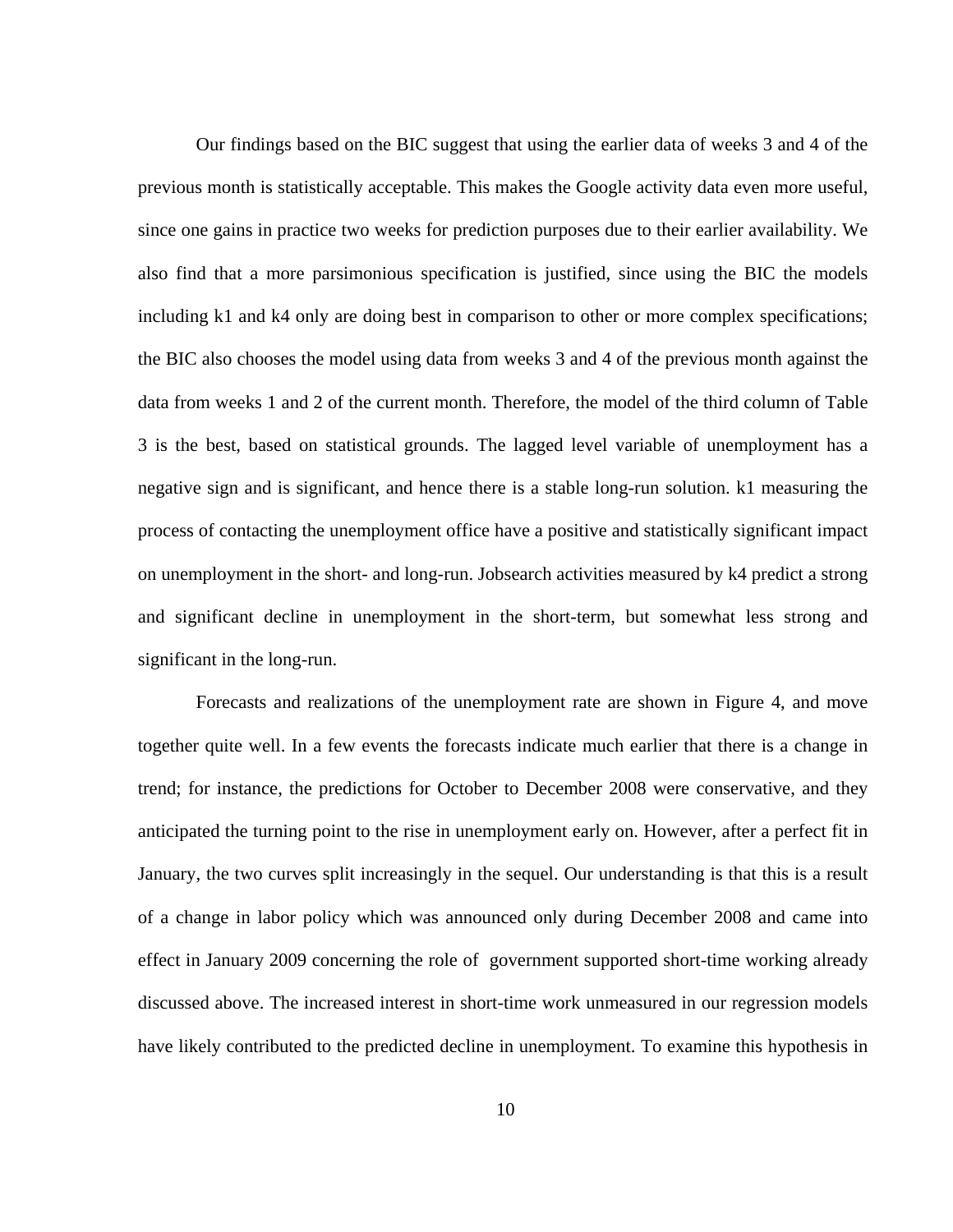an informal way, we have replaced k1 in our final regression model by the search activity on "Kurzarbeit" (short-time work) and obtained Figure 5 for evaluation. This graph demonstrates that through this variable most of the differences between forecasts and realizations disappear. However, the actual prediction for a decline in future unemployment remains. Please also note that the policy change has been quite recent, and in May, the German labor minister announced an even larger increase in the duration of short-time work.<sup>6</sup> Hence, it is more difficult to adjust the modeling to a realistic approach at this time; we would like to wait for more data points to make a realistic effort to do so. What remains important for the purpose of this paper is that we can demonstrate that the internet activity data is useful to help predict under complex and fast changing conditions.

#### **4. Conclusions**

 $\overline{a}$ 

The internet contains an enormous amount of information which, to our knowledge, classical econometrics has yet to appropriately tap into. Such information comes timely on a continual basis. It is particularly welcome at times of an economic crisis where the traditional flow of information is too slow to provide a proper basis for sound economic decisions. To examine this potential, this paper has examined the use of internet activity data to predict economic behavior under complex and changing circumstances. Of much interest is when and how, and at what magnitude unemployment is affected after a long period of strong recovery. Therefore, we have suggested an innovative new method of using data on internet activity for that purpose and have demonstrated strong correlations between keyword searches and unemployment rates using

<sup>&</sup>lt;sup>6</sup> Originally, workers were only able to receive the program for 6 months. The increase in the duration of the program in January 2009 was for 18 months, and a further increase to 24 months was decided at the end of April and put into practice on May 1, 2009.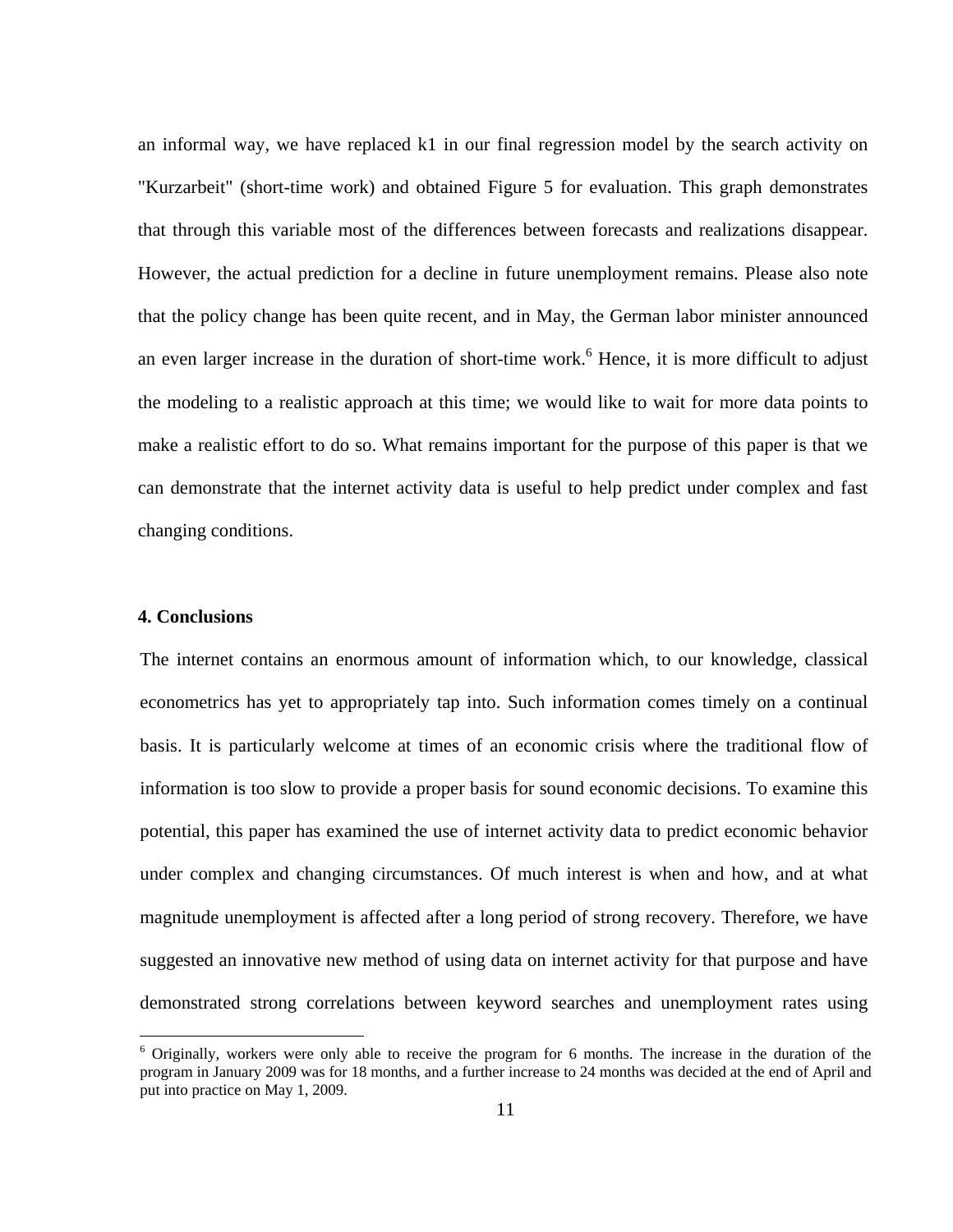monthly German data on a simple and parsimonious level. This suggests that there is a strong potential for the method used, which needs to be further explored.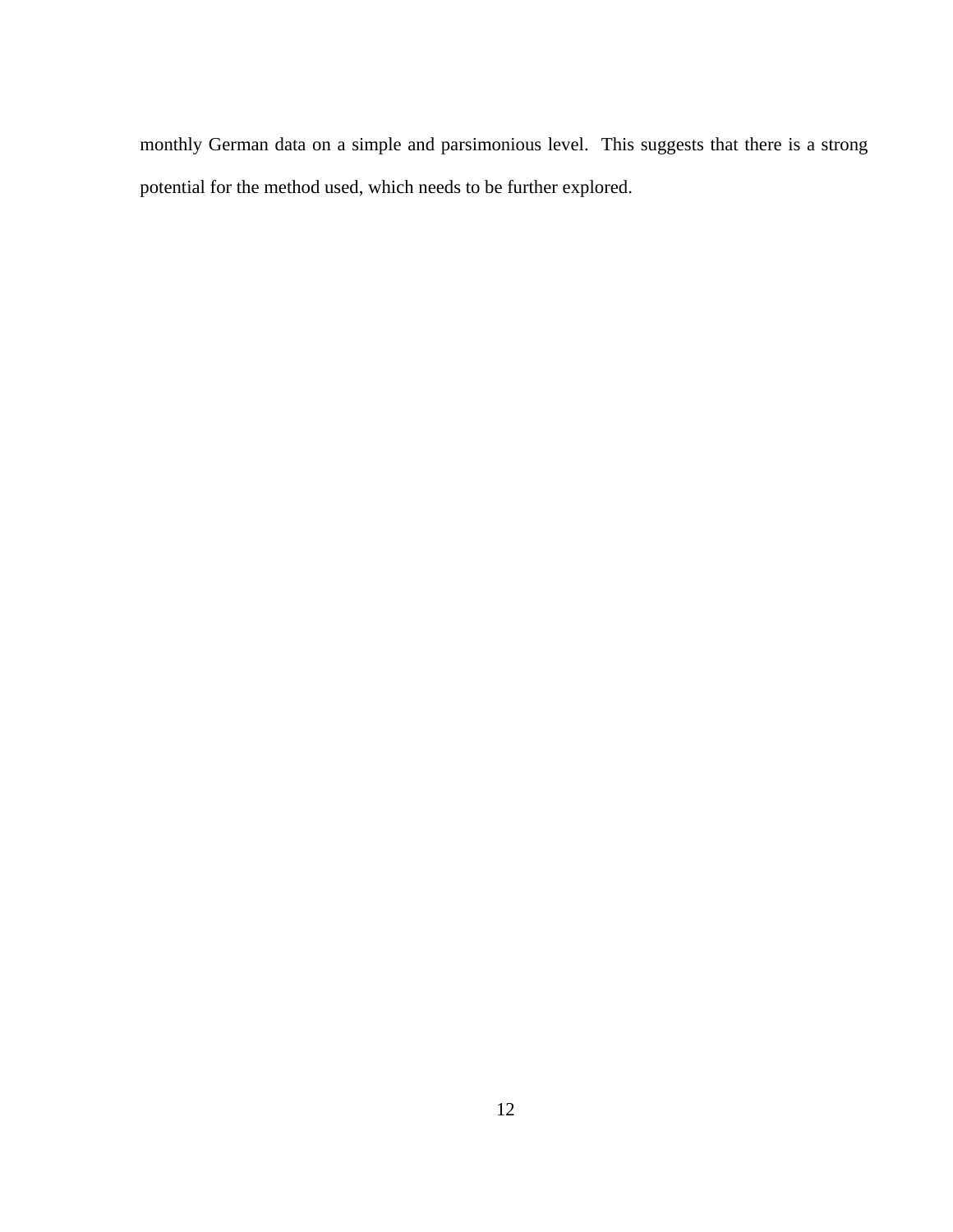#### **References**

- *Constant*, A. / *Zimmermann*, K. F. (2008): Im Angesicht der Krise: US-Präsidentschaftswahlen in transnationaler Sicht, DIW Wochenbericht 44, 688 - 701.
- *Engle*, R. F. / *Granger*, C. W. J. (1987): Co-Integration and Error Correction: Representation, Estimation, and Testing, Econometrica 55, 251-276.
- Ginsberg, J. / Mohebbi, M. H. / Patel, R. S. / Brammer, L. / Smolinski, M. S. / Brilliant, L. (2009): Detecting Influenza Epidemics using Search Engine Query Data, Nature 457, 1012 – 1014.

*Greene*, W. H. (2008): Econometric Analysis, 6th Edition, Upper Saddle River: Wharton School Publishing.

*Zimmermann*, K. F. (2008): Schadensbegrenzung oder Kapriolen wie im Finanzsektor?, Wirtschaftsdienst 12, 18 - 20.

- (2009): Prognosekrise: Warum weniger manchmal mehr ist, Wirtschaftsdienst 2, 86 - 90.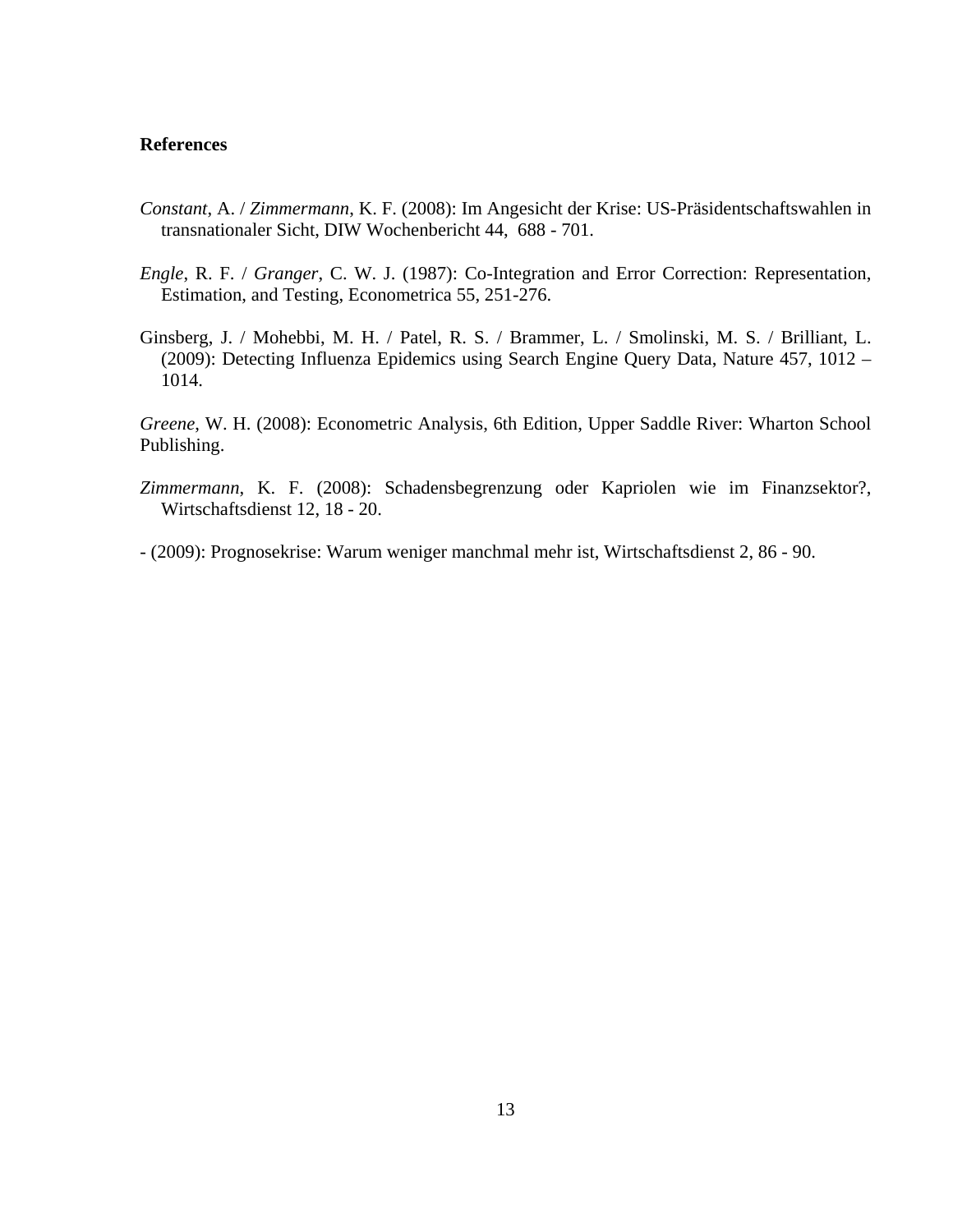**Figure 1.** The time structure of announcing unemployment by the German Federal Employment Agency.



Note: U is announced unemployment, M month, and Wxy refers to weeks x and y in a particular month. Hence,  $U_M$  is unemployment U in month M and W12 $_M$  refers to both weeks 1 and 2 in month M. 15 refers to the 15th day in the particular month. The timing was revealed to us in informal communications with high-ranked officials of the Federal Employment Agency.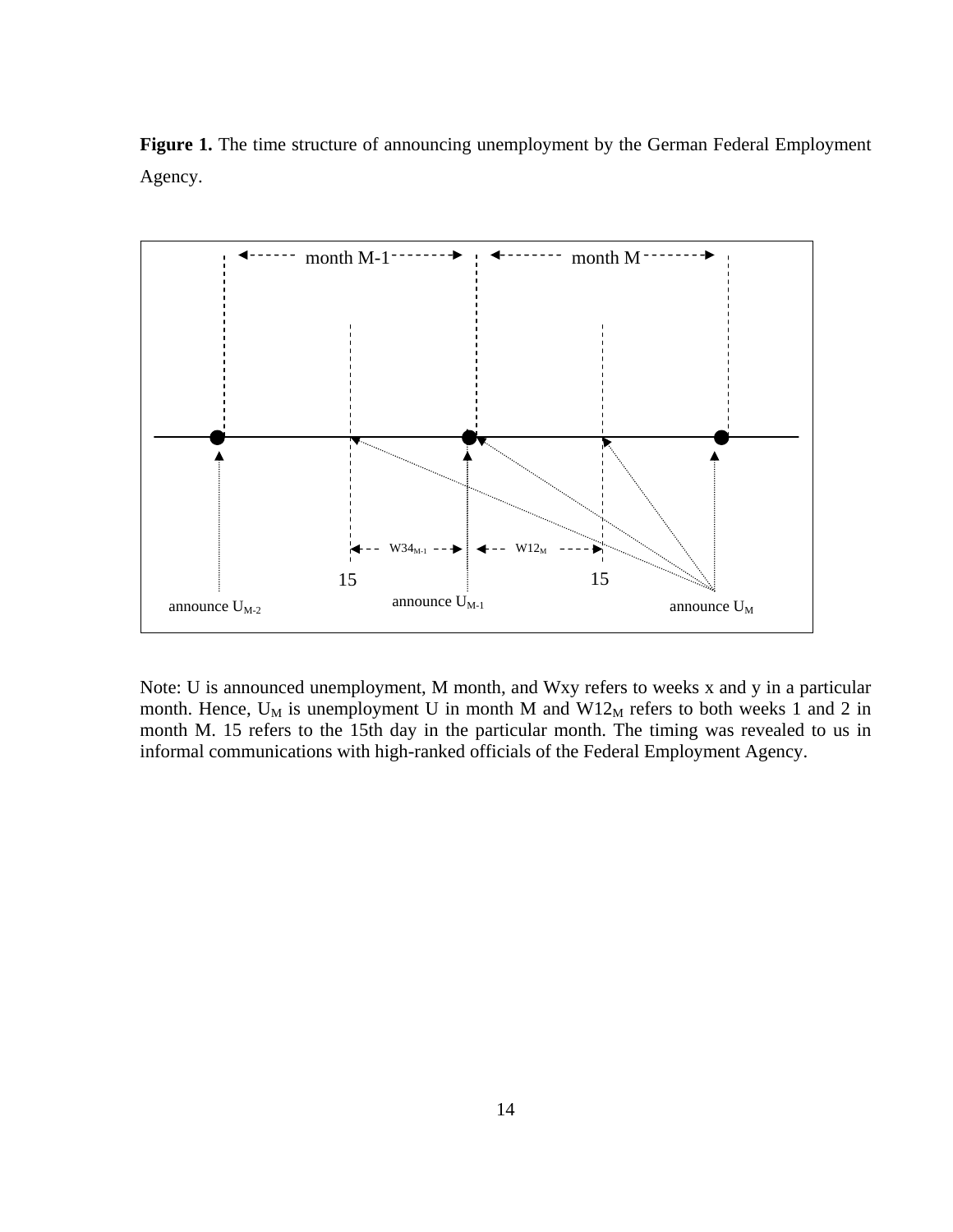

**Figure 2** 

Note: w12kx is variable kx collected in weeks 1 and 2; the variables are k1: Arbeitsamt or Arbeitsagentur, k2: Arbeitslosenquote, k3: Personalberater or Personalberatung, and k4: Stepstone or Jobworld or Jobscout or Meinestadt or meine Stadt or Monster Jobs or Monster de or Jobboerse.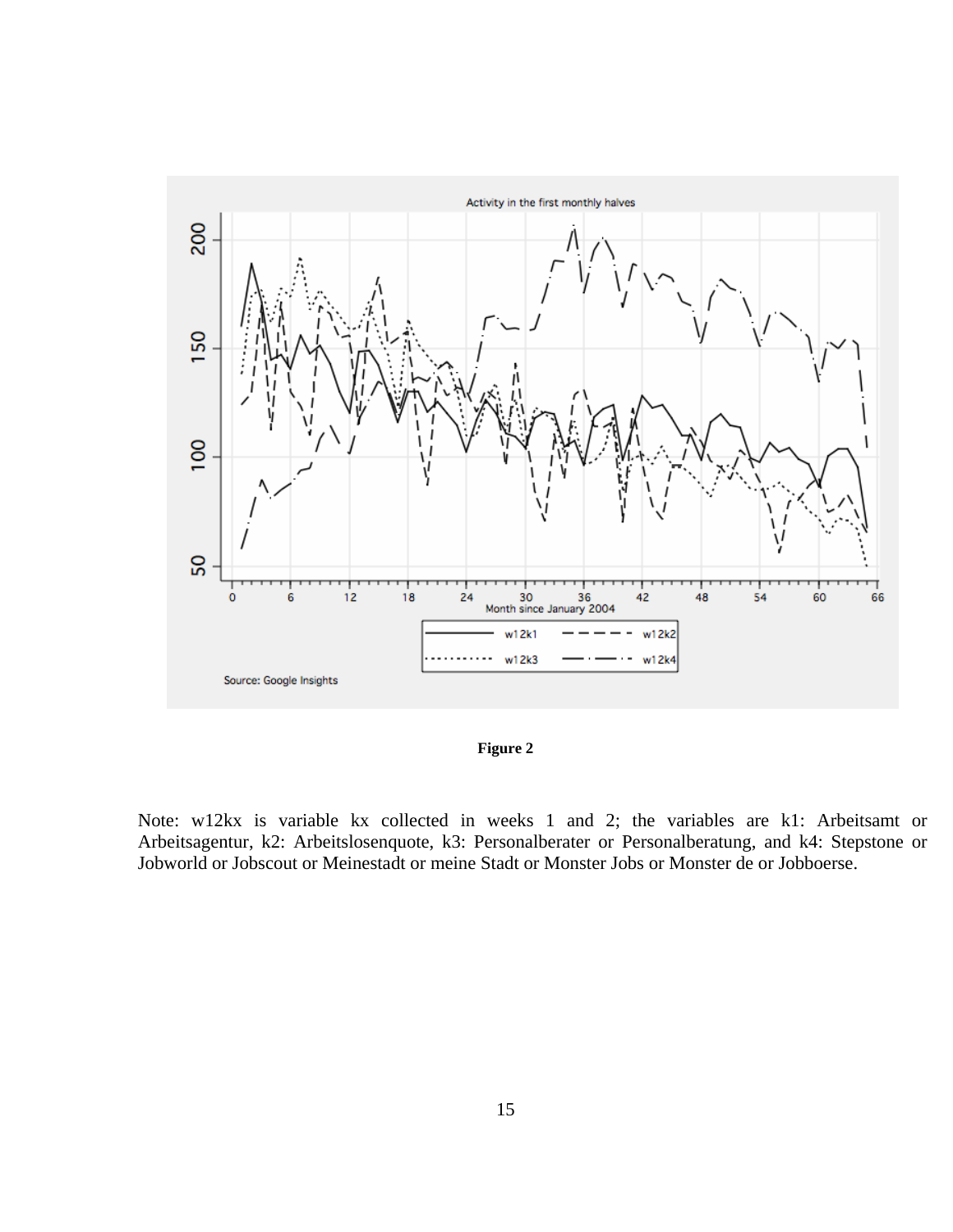

**Figure 3** 

Note: w34kx is variable kx collected in weeks 1 and 2; the variables are k1: Arbeitsamt or Arbeitsagentur, k2: Arbeitslosenquote, k3: Personalberater or Personalberatung, and k4: Stepstone or Jobworld or Jobscout or Meinestadt or meine Stadt or Monster Jobs or Monster de or Jobboerse.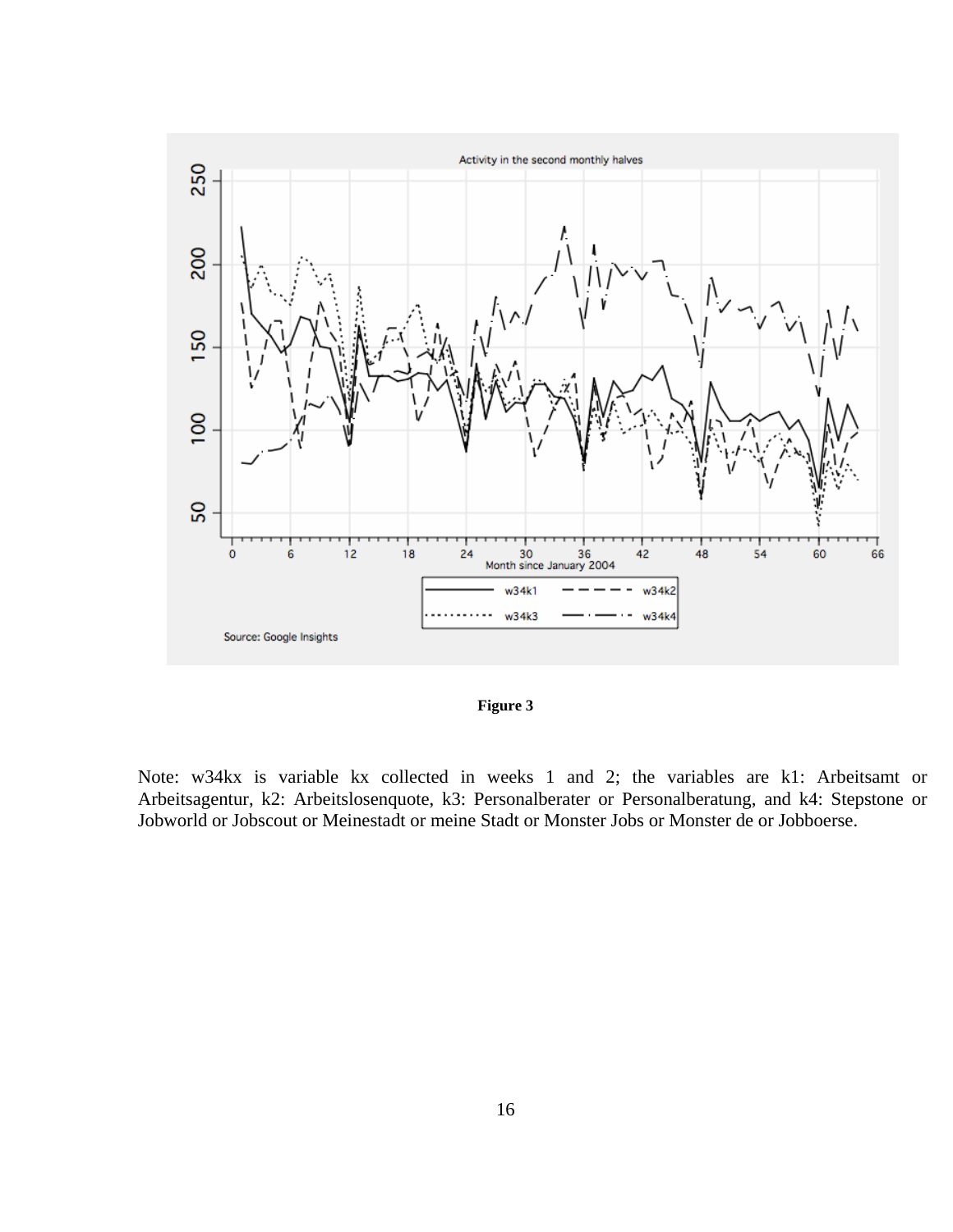

**Figure 4**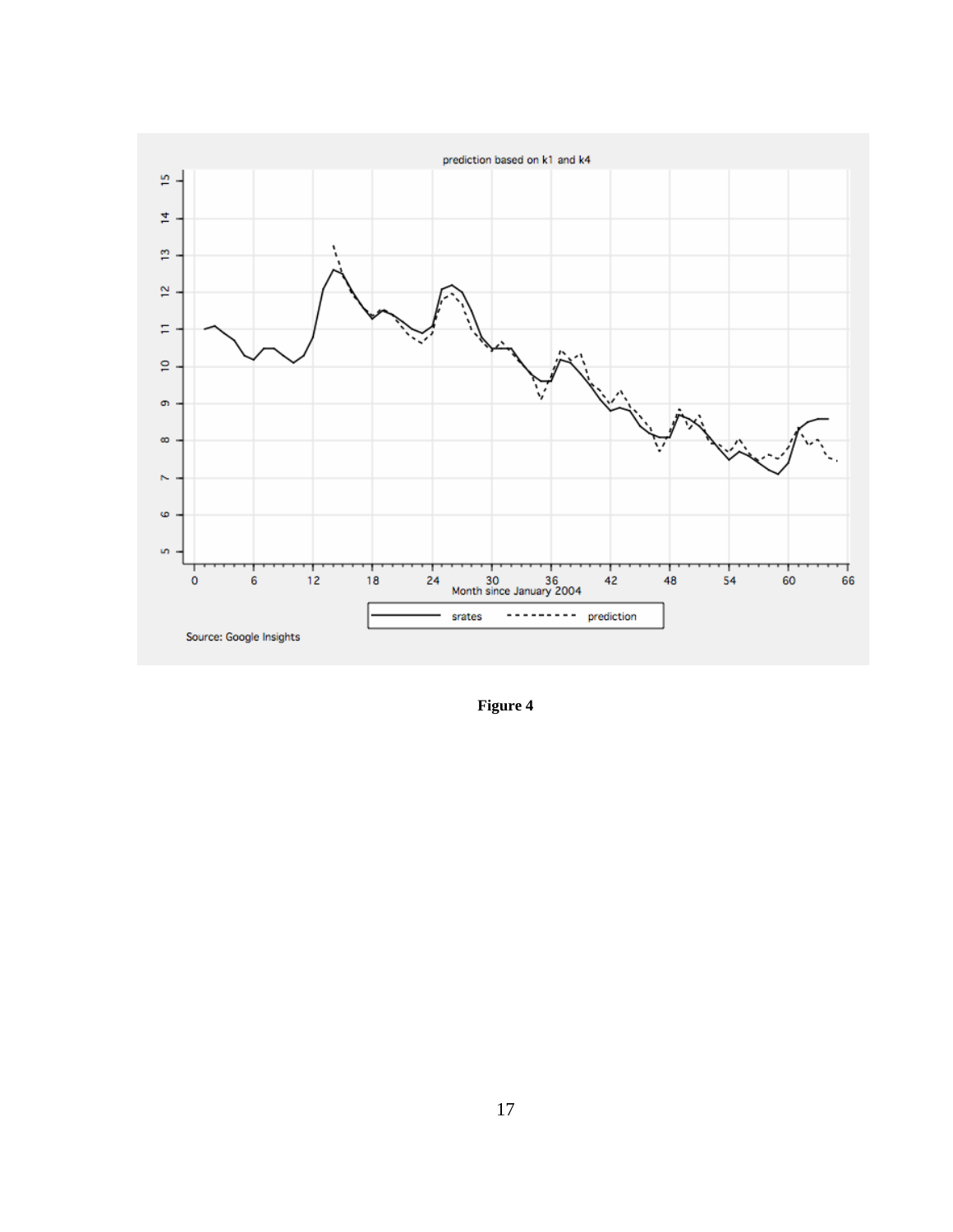

**Figure 5**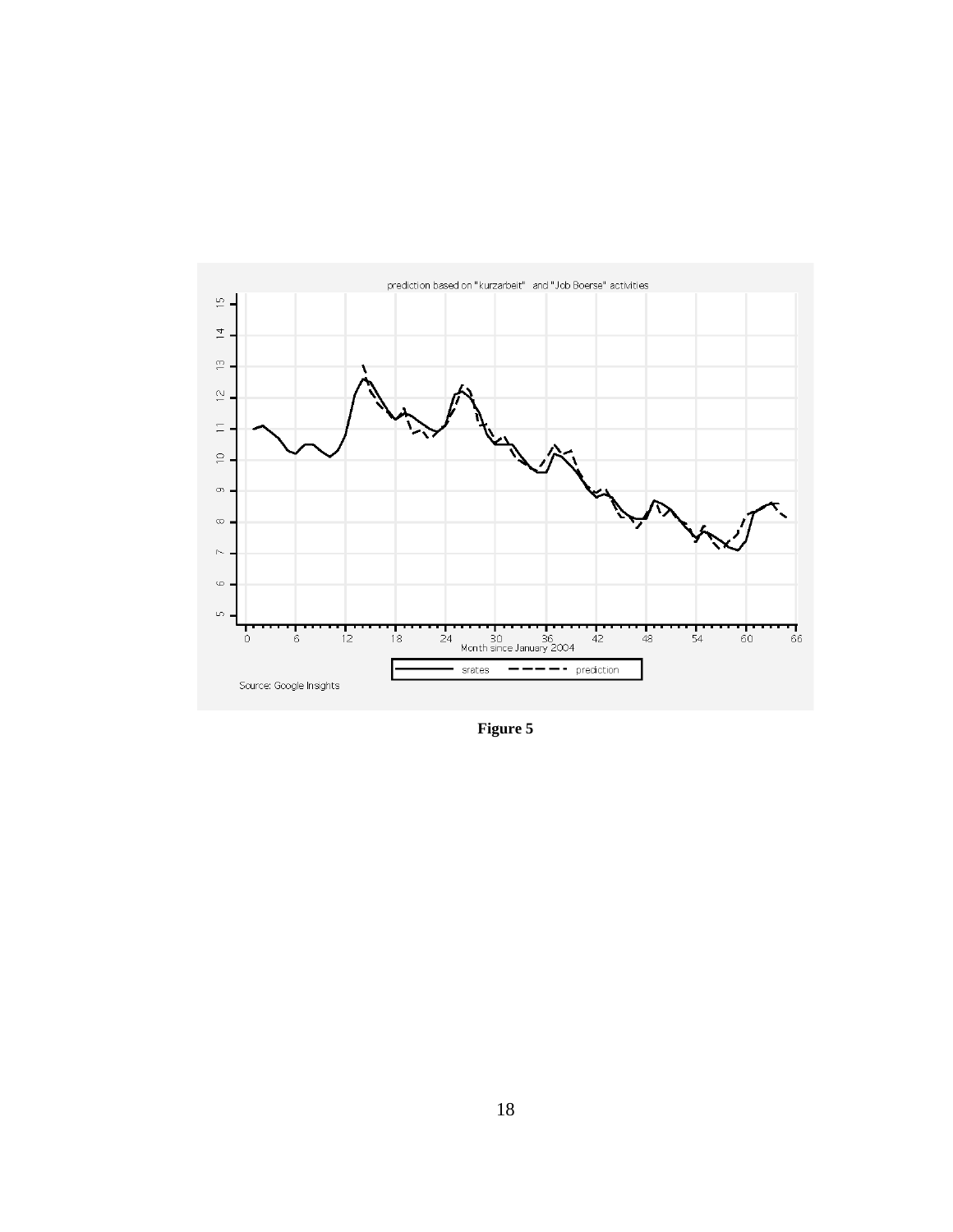|                | Table 1. Models with two variables involving activity in weeks 1, 2 |                          |                          |                          |                           |                          |
|----------------|---------------------------------------------------------------------|--------------------------|--------------------------|--------------------------|---------------------------|--------------------------|
|                | $w12k1$ 2<br>b/t                                                    | $w12k1$ 3<br>b/t         | $w12k1$ 4<br>b/t         | $w12k2$ 3<br>b/t         | $w12k2_4$<br>b/t          | $w12k3_4$<br>b/t         |
| $L12$ . srates | $-0.387***$<br>$(-4.41)$                                            | $-0.475***$<br>$(-5.68)$ | $-0.310***$<br>$(-4.60)$ | $-0.611***$<br>$(-7.30)$ | $-0.256**$<br>$(-3.00)$   | $-0.350***$<br>$(-4.51)$ |
| L12.w12k1      | $0.037***$<br>(4.50)                                                | 0.011<br>(1.09)          | $0.021***$<br>(4.25)     |                          |                           |                          |
| S12.w12k1      | $-0.010$<br>$(-0.92)$                                               | $-0.019$<br>$(-1.65)$    | $-0.000$<br>$(-0.06)$    |                          |                           |                          |
| L12.w12k2      | $0.014***$<br>(3.58)                                                |                          |                          | 0.007<br>(1.62)          | 0.006<br>(1.79)           |                          |
| S12.w12k2      | $0.011*$<br>(2.07)                                                  |                          |                          | 0.007<br>(1.24)          | 0.003<br>(0.65)           |                          |
| L12.w12k3      |                                                                     | $0.028***$<br>(4.86)     |                          | $0.036***$<br>(7.71)     |                           | $0.016***$<br>(3.82)     |
| S12.w12k3      |                                                                     | $0.016*$<br>(2.12)       |                          | 0.013<br>(1.76)          |                           | 0.004<br>(0.86)          |
| L12.w12k4      |                                                                     |                          | $-0.028***$<br>$(-8.09)$ |                          | $-0.036***$<br>$(-10.92)$ | $-0.029***$<br>$(-7.91)$ |
| S12.w12k4      |                                                                     |                          | $-0.013**$<br>$(-2.84)$  |                          | $-0.020***$<br>$(-3.91)$  | $-0.018***$<br>$(-3.91)$ |
| _cons          | $-2.968***$<br>$(-3.69)$                                            | $-0.686$<br>$(-0.74)$    | $4.121***$<br>(4.57)     | 0.522<br>(0.77)          | $6.942***$<br>(8.00)      | 5.435***<br>(6.17)       |
| N              | 52                                                                  | 52                       | 52                       | 52                       | 52                        | 52                       |
| <b>AIC</b>     | 94.191                                                              | 84.961                   | 45.895                   | 95.708                   | 66.811                    | 53.245                   |
| <b>BIC</b>     | 105.899                                                             | 96.669                   | 57.603                   | 107.415                  | 78.518                    | 64.952                   |
| Log Lik.       | -41.096                                                             | $-36.481$                | $-16.948$                | $-41.854$                | $-27.405$                 | $-20.622$                |
| $R^2$          | 0.756                                                               | 0.795                    | 0.904                    | 0.749                    | 0.856                     | 0.889                    |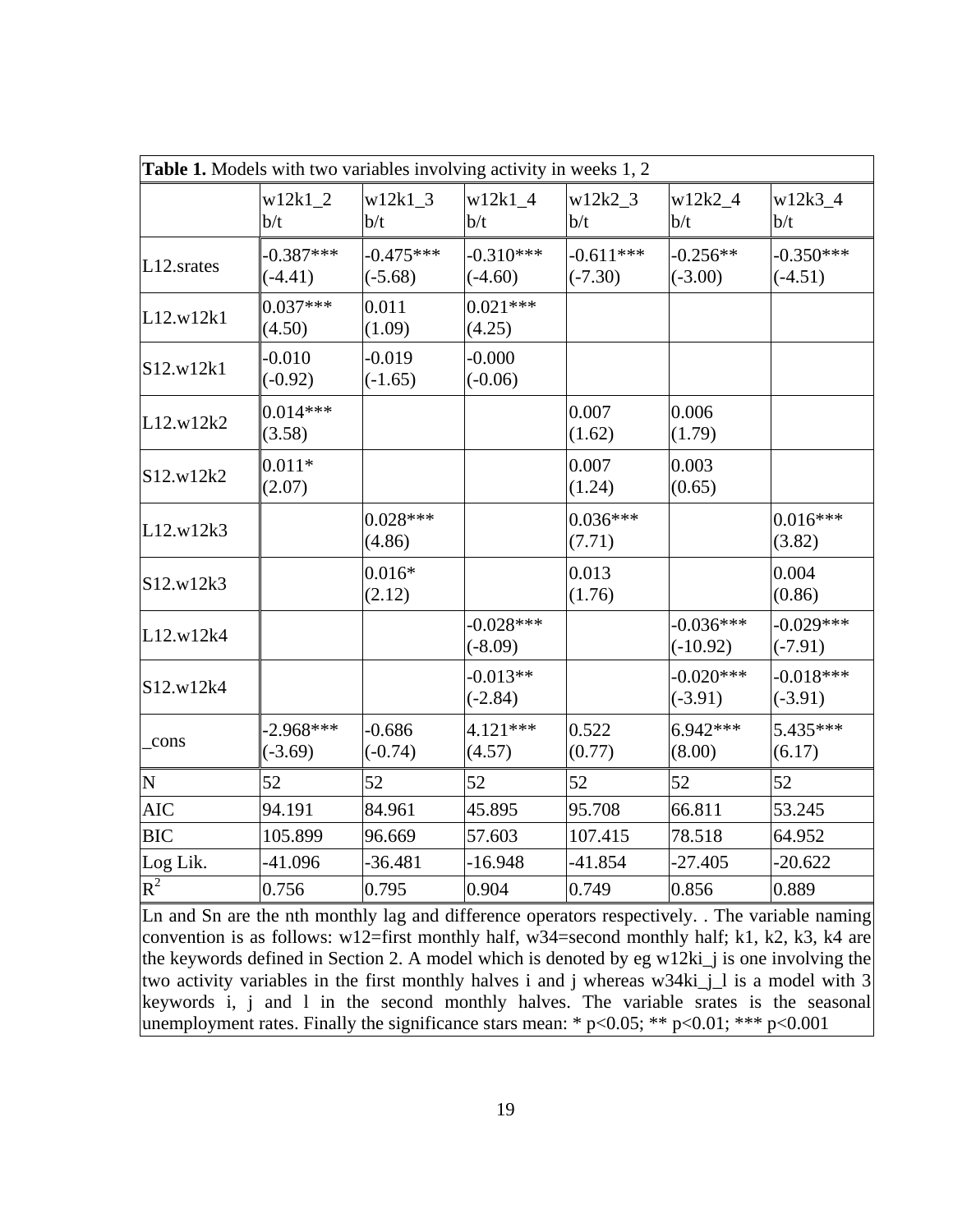|            | Table 2. Models with more than two variables involving activity in weeks 1, 2 |                          |                          |                          |                          |
|------------|-------------------------------------------------------------------------------|--------------------------|--------------------------|--------------------------|--------------------------|
|            | $w12k1_2_3$<br>b/t                                                            | $w12k1_2_4$<br>b/t       | $w12k2_3_4$<br>b/t       | w12k1 3 4<br>b/t         | $w12k1_2_3_4$<br>b/t     |
| L12.srates | $-0.490***$<br>$(-5.72)$                                                      | $-0.371***$<br>$(-5.17)$ | $-0.359***$<br>$(-4.46)$ | $-0.380***$<br>$(-5.38)$ | $-0.411***$<br>$(-5.64)$ |
| L12.w12k1  | 0.014<br>(1.32)                                                               | $0.023***$<br>(4.45)     |                          | $0.023**$<br>(3.19)      | $0.026**$<br>(3.51)      |
| S12.w12k1  | $-0.016$<br>$(-1.38)$                                                         | 0.004<br>(0.54)          |                          | 0.008<br>(0.95)          | 0.011<br>(1.28)          |
| L12.w12k2  | 0.007<br>(1.82)                                                               | 0.005<br>(1.87)          | 0.003<br>(0.93)          |                          | 0.005<br>(1.70)          |
| S12.w12k2  | 0.007<br>(1.45)                                                               | $-0.000$<br>$(-0.15)$    | 0.002<br>(0.57)          |                          | 0.001<br>(0.32)          |
| L12.w12k3  | $0.022**$<br>(3.42)                                                           |                          | $0.015**$<br>(3.36)      | 0.003<br>(0.59)          | $-0.000$<br>$(-0.01)$    |
| S12.w12k3  | 0.011<br>(1.29)                                                               |                          | 0.003<br>(0.62)          | $-0.007$<br>$(-1.13)$    | $-0.009$<br>$(-1.38)$    |
| L12.w12k4  |                                                                               | $-0.026***$<br>$(-7.52)$ | $-0.028***$<br>$(-7.50)$ | $-0.027***$<br>$(-7.33)$ | $-0.026***$<br>$(-7.13)$ |
| S12.w12k4  |                                                                               | $-0.012**$<br>$(-2.75)$  | $-0.018***$<br>$(-3.80)$ | $-0.013**$<br>$(-2.88)$  | $-0.012**$<br>$(-2.74)$  |
| _cons      | $-0.964$<br>$(-1.03)$                                                         | $3.723***$<br>(4.09)     | $5.251***$<br>(5.72)     | 4.068***<br>(4.64)       | 3.750***<br>(4.21)       |
| N          | 52                                                                            | 52                       | 52                       | 52                       | 52                       |
| <b>AIC</b> | 84.662                                                                        | 44.280                   | 56.208                   | 43.190                   | 43.395                   |
| <b>BIC</b> | 100.272                                                                       | 59.890                   | 71.818                   | 58.800                   | 62.908                   |
| Log Lik.   | $-34.331$                                                                     | $-14.140$                | $-20.104$                | $-13.595$                | $-11.698$                |
| $R^2$      | 0.812                                                                         | 0.913                    | 0.891                    | 0.915                    | 0.921                    |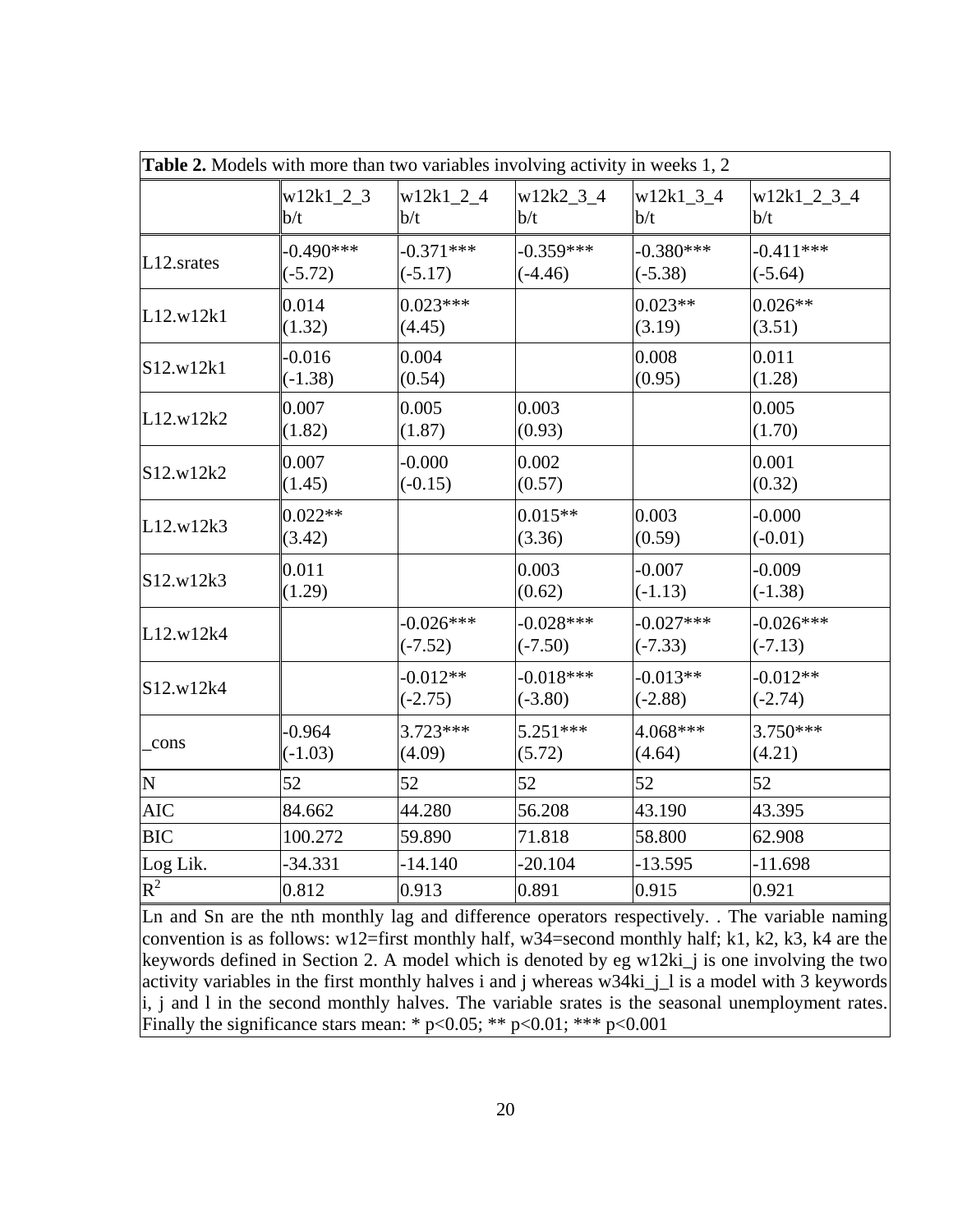| Table 3. Models with two variables involving activity in weeks 3,4 |                          |                          |                           |                          |                           |                           |
|--------------------------------------------------------------------|--------------------------|--------------------------|---------------------------|--------------------------|---------------------------|---------------------------|
|                                                                    | $w34k1_2$<br>b/t         | $w34k1_3$<br>b/t         | w34k1_4<br>b/t            | w34k2 3<br>b/t           | w34k2_4<br>b/t            | w34k3_4<br>b/t            |
| $L12$ . srates                                                     | $-0.156$<br>$(-1.95)$    | $-0.378***$<br>$(-4.01)$ | $-0.406***$<br>$(-6.65)$  | $-0.414***$<br>$(-4.51)$ | $-0.429***$<br>$(-4.95)$  | $-0.455***$<br>$(-6.81)$  |
| L13.w34k1                                                          | 0.000<br>(0.04)          | $-0.021*$<br>$(-2.11)$   | $0.024***$<br>(6.65)      |                          |                           |                           |
| LS12.w34k1                                                         | $-0.045***$<br>$(-4.80)$ | $-0.039***$<br>$(-4.08)$ | $0.016*$<br>(2.34)        |                          |                           |                           |
| L13.w34k2                                                          | $0.014**$<br>(2.95)      |                          |                           | 0.004<br>(0.75)          | $0.012***$<br>(3.66)      |                           |
| LS12.w34k2                                                         | $0.032***$<br>(4.71)     |                          |                           | $0.021*$<br>(2.48)       | $0.013*$<br>(2.45)        |                           |
| L13.w34k3                                                          |                          | $0.031***$<br>(4.32)     |                           | $0.020***$<br>(3.58)     |                           | $0.017***$<br>(6.41)      |
| LS12.w34k3                                                         |                          | 0.017<br>(1.58)          |                           | $-0.010$<br>$(-0.83)$    |                           | 0.009<br>(1.50)           |
| L13.w34k4                                                          |                          |                          | $-0.031***$<br>$(-11.41)$ |                          | $-0.028***$<br>$(-10.72)$ | $-0.025***$<br>$(-11.79)$ |
| LS12.w34k4                                                         |                          |                          | $-0.014**$<br>$(-3.46)$   |                          | $-0.010*$<br>$(-2.19)$    | $-0.013**$<br>$(-3.40)$   |
| _cons                                                              | $-0.918$<br>$(-1.06)$    | 1.600<br>(1.41)          | 5.503***<br>(6.98)        | 0.482<br>(0.58)          | $6.911***$<br>(6.61)      | 5.977***<br>(7.41)        |
| $\overline{\mathbf{N}}$                                            | 51                       | 51                       | 51                        | 51                       | 51                        | 51                        |
| <b>AIC</b>                                                         | 102.860                  | 103.445                  | 40.470                    | 112.394                  | 72.194                    | 46.150                    |
| <b>BIC</b>                                                         | 114.451                  | 115.036                  | 52.061                    | 123.985                  | 83.785                    | 57.741                    |
| Log Lik.                                                           | $-45.430$                | $-45.722$                | $-14.235$                 | $-50.197$                | $-30.097$                 | $-17.075$                 |
| $R^2$                                                              | 0.692                    | 0.688                    | 0.909                     | 0.628                    | 0.831                     | 0.899                     |